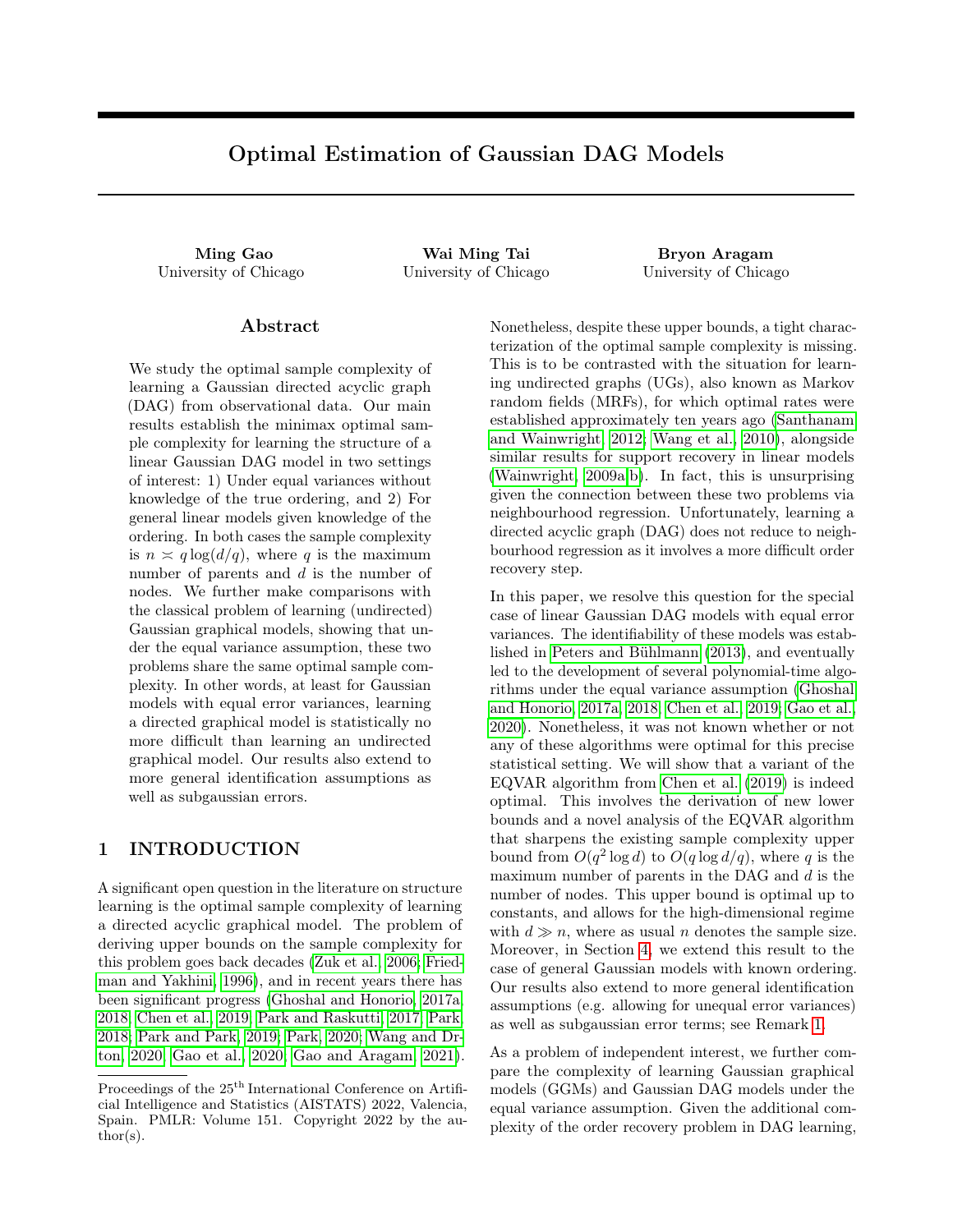the folklore has generally been that learning DAGs is harder than learning UGs. Despite this folklore, few results are available to rigorously characterize the hardness of these problems on an equal footing (besides known NP-hardness results for both problems, see [Srebro, 2003;](#page-9-7) [Chickering, 1996;](#page-8-5) [Chickering et al.,](#page-8-6) [2004\)](#page-8-6). The equal variance assumption gives us the opportunity to make an apples-to-apples comparison under the same assumptions. As we will show, the optimal sample complexity for both problems scales as  $O(q \log d/q)$ . In other words, learning a DAG is *statis*tically no harder than learning a GGM under the equal variance assumption. It is worth emphasizing that this comparison is purely statistical: The computational complexity of the algorithm we analyze is exponential in  $q$  whereas learning GGMs can be done efficiently; see also Remark [2.](#page-4-1)

To the best of our knowledge, these are the first results giving a tight characterization of the optimal sample complexity for learning DAG models from observational data.

The rest of this paper is organized as follows: In the remainder of Section [1,](#page-0-0) we discuss related work and the problem setting. In Sections [2](#page-3-0) and [3](#page-4-2) we present our main results for learning equal variance DAGs. Then in Section [4](#page-4-0) we consider the special case of known ordering, and in Section [5](#page-5-0) make further comparisons with learning undirected GGMs. An illustrative simulation study is presented in Section [6](#page-7-0) before concluding with some open questions in Section [7.](#page-7-1)

Notation and preliminaries Given a directed graph  $G = (V, E)$  with  $|V| = d$  nodes, we make the following standard definitions:

- The parents  $pa(k) = \{ \ell : (\ell, k) \in E \};$
- The descendants  $de(k)$  to which k has at least one directed path;
- The nondescendents  $\mathrm{nd}(k) = V \setminus \mathrm{de}(k);$
- The ancestors  $an(k)$  any of which has at least one directed path to k.

When  $(\ell, k) \in E$  we will often write  $\ell \to k$  for short. A source node is any  $k \in V$  with an $(k) = \emptyset$ . A subgraph  $G[V \setminus S]$  is the original graph with nodes in S and edges related to  $S$  removed. Given a DAG  $G$ , the moralized graph  $\mathcal{M}(G)$  is constructed by dropping the orientations of all directed edges and then connecting all nodes within pa(k) for all  $k \in [d]$ . A topological sort (also called an ordering) of a DAG G is an ordering of the nodes V such that  $j \to k \implies j \prec k$ .

Given a random vector  $X = (X_1, \ldots, X_d)$ , we say that  $G$  is a Bayesian network for  $X$  (or more precisely, its joint distribution  $P$ ), if the following factorization holds:

<span id="page-1-0"></span>
$$
P(X) = \prod_{k=1}^{d} P(X_k | \text{pa}(k)).
$$
 (1)

In this case, we abuse notation by identifying the random vector X with the vertex set V, i.e.  $V = X =$  $[d] = \{1, 2, \ldots, d\}$ . We denote the class of all DAGs with  $d$  nodes and at most  $q$  parents per node (i.e. indegree  $\leq q$ ) by  $\mathcal{G}_{d,q}$ .

#### 1.1 Related Work

To provide context, we begin by reviewing the related problem of learning the structure of an undirected graph (e.g. MRF, GGM, etc.) from data. Early work establishing consistency and rates of convergence includes [Meinshausen and Bühlmann](#page-9-8) [\(2006\)](#page-9-8); [Banerjee](#page-8-7) [et al.](#page-8-7) [\(2008\)](#page-8-7); [Ravikumar et al.](#page-9-9) [\(2010\)](#page-9-9), with informationtheoretic lower bounds following in [Santhanam and](#page-9-5) [Wainwright](#page-9-5) [\(2012\)](#page-9-5); [Wang et al.](#page-10-2) [\(2010\)](#page-10-2). More recently, sample optimal and computationally efficient algorithms have been proposed [\(Vuffray et al., 2016;](#page-9-10) [Misra et al., 2020\)](#page-9-11). Part of the reason for the early success of MRFs is owed to the identifiability and convexity of the underlying problems. By contrast, DAG learning is notably nonidentifiable and nonconvex. This has led to a line of work to better understand identifiability (e.g. [Hoyer et al., 2009;](#page-9-12) [Zhang and Hyvärinen, 2009;](#page-10-5) [Pe](#page-9-13)[ters et al., 2014;](#page-9-13) [Peters and Bühlmann, 2013;](#page-9-6) [Park and](#page-9-1) [Raskutti, 2017\)](#page-9-1) as well as efficient algorithms that circumvent the nonconvexity of the score-based problem [\(Ghoshal and Honorio, 2017a,](#page-8-1) [2018;](#page-9-0) [Chen et al., 2019;](#page-8-2) [Gao et al., 2020;](#page-8-3) [Gao and Aragam, 2021\)](#page-8-4). The latter class of algorithms begins by finding a topological sort of the DAG; once this is known the problem reduces to a variable selection problem. Our paper builds upon this line of work.

Other approaches include score-based learning, for which various consistency results are known [\(van de](#page-9-14) [Geer and Bühlmann, 2013;](#page-9-14) [Bühlmann et al., 2014;](#page-8-8) [Loh](#page-9-15) [and Bühlmann, 2014;](#page-9-15) [Aragam et al., 2015;](#page-8-9) [Nowzohour](#page-9-16) [and Bühlmann, 2016;](#page-9-16) [Nandy et al., 2018;](#page-9-17) [Rothenhäusler](#page-9-18) [et al., 2018;](#page-9-18) [Aragam et al., 2019\)](#page-8-10), but for which optimality results are missing. It is interesting to note that recent work has explicitly connected the equal variance assumption we use here to score-based learning via a greedy search algorithm [\(Rajendran et al.,](#page-9-19) [2021\)](#page-9-19). We also note here important early work on the constraint-based PC algorithm, which also establishes finite-sample rates under the strong faithfulness assumption [\(Kalisch and Bühlmann, 2007\)](#page-9-20).

For completeness, we pause for a more detailed comparison with existing sample complexity upper bounds from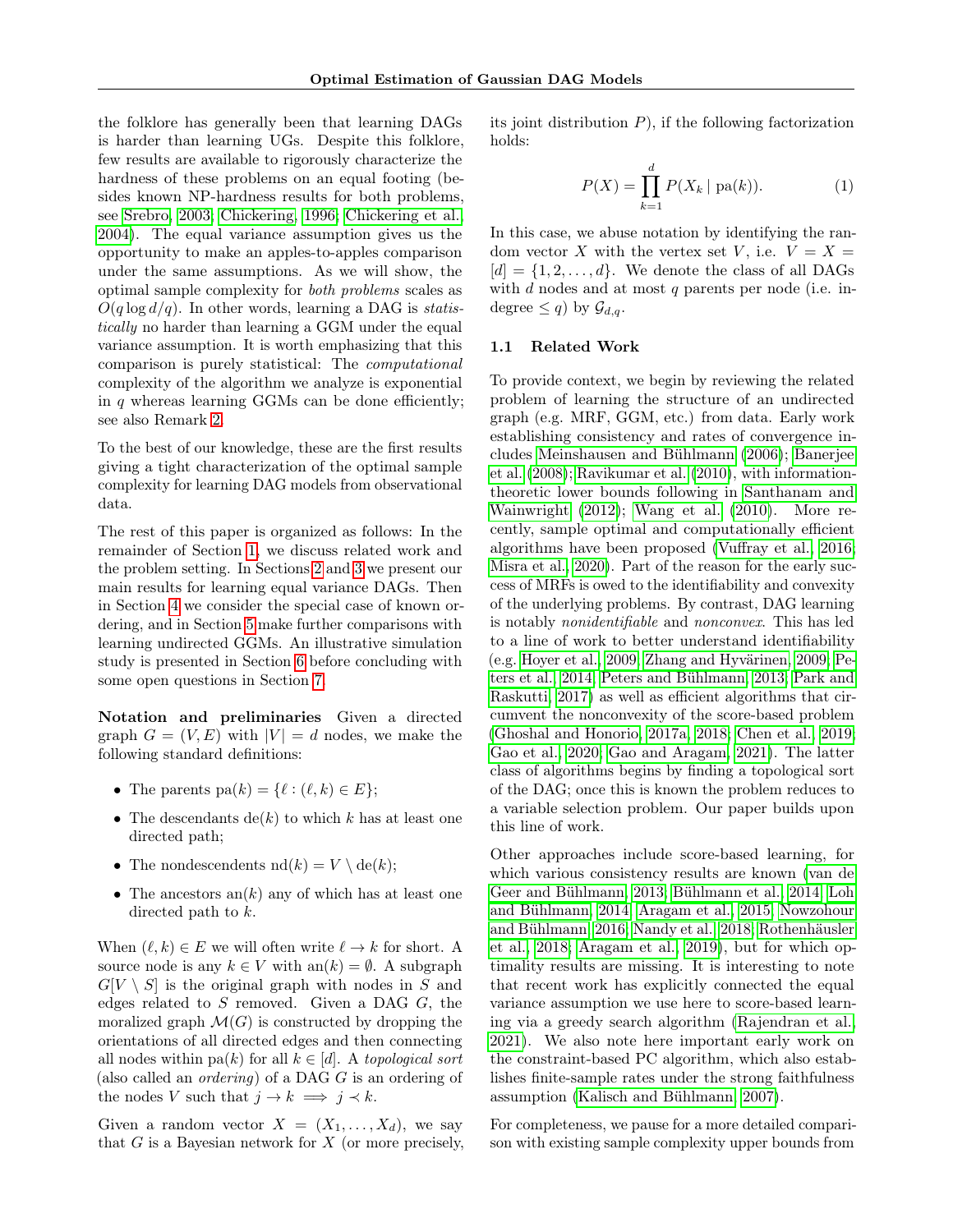the literature. [van de Geer and Bühlmann](#page-9-14) [\(2013\)](#page-9-14) studied the  $\ell_0$ -penalized MLE and showed that  $n/\log n \gtrsim d$ samples suffice, which was later improved to  $n \gtrsim s \log d$ [\(Aragam et al., 2019\)](#page-8-10). Using a different approach, [Ghoshal and Honorio](#page-8-1) [\(2017a\)](#page-8-1) proved that  $n \gtrsim s^4 \log d$ samples suffice, where s is the maximum Markov blanket size or equivalently the size of the largest neighbourhood in the conditional independence graph of X. The dependency on s arises from the way this algorithm uses the inverse covariance matrix  $\Gamma = \Sigma^{-1}$ . Moreover, their result additionally requires the restricted strong adjacency faithfulness assumption, which we do not impose. In a more recent work, [Chen et al.](#page-8-2) [\(2019\)](#page-8-2) show that  $n \geq q^2 \log d$  samples suffices to learn the ordering of the underlying DAG, but do not establish results for learning the full DAG. Similar to our work, [Chen et al.](#page-8-2) [\(2019\)](#page-8-2) do not make any faithfulness or restricted faithfulness-type assumptions. We note also the work of [Park](#page-9-4) [\(2020\)](#page-9-4) that establishes rates of convergence assuming  $n > d$ , but which precludes the high-dimensional scenario  $d \gg n$ . For comparison, we improve these existing bounds to  $n \gtrsim q \log d/q$  for the full DAG and moreover prove a matching lower bound (up to constants). [Ghoshal and Honorio](#page-9-21) [\(2017b\)](#page-9-21) have also established lower bounds for a range of DAG learning problems up to Markov equivalence. For example, their lower bound for sparse Gaussian DAGs is  $\sigma^2(q \log d/q + q^2/d)/(\sigma^2 + 2w_{\text{max}}^2(1 + w_{\text{max}}^2)),$  where  $w_{\text{max}}$  depends on the  $\ell_2$  norms of the regression coefficients. By contrast, our lower bounds depend instead on  $(\beta_{\min}, M)$  (cf. [\(4\)](#page-2-1), [\(5\)](#page-2-2) for definitions).

### 1.2 Problem Setting

Although our results extend to more general settings, we focus on the special case of linear Gaussian Bayesian networks under equal variances. See Remark [1](#page-2-0) for a discussion of generalizations. Specifically, let  $X =$  $(X_1, \ldots, X_d),$ 

$$
X_k = \langle \beta_k, X \rangle + \epsilon_k, \quad \text{var}(\epsilon_k) \equiv \sigma^2, \quad \mathbb{E}[\epsilon_k] = 0,
$$

that is, each node is a linear combination of its parents with independent Gaussian noise. The variance  $\sigma^2$  of each noise term is assumed to be the same; this is the key identifiability assumption that is imposed on the model.

More compactly, let  $B = (\beta_{ik})$  denote the coefficient matrix such that  $\beta_{jk} \neq 0$  is equivalent to the existence of the edge  $j \to k$ . Then letting  $\epsilon = (\epsilon_1, \ldots, \epsilon_d)$  we have

$$
X = B^{\top} X + \epsilon. \tag{2}
$$

The matrix B defines a graph  $G = G(B)$  by its nonzero

entries, i.e.

$$
G(B) = (V, E(B)), \quad \begin{cases} V = X, \\ E(B) = \{(j,k) : \beta_{jk} \neq 0\}. \end{cases}
$$

Whenever  $G$  is acyclic, it is easy to check that  $(1)$  holds, and hence  $G$  is a Bayesian network for  $X$ . In the sequel we assume that  $G$  is acyclic.

The following quantities are important in the sequel: The largest in-degree of any node is denoted by  $q$ , i.e.

<span id="page-2-3"></span>
$$
q = q(B) := \sup_{k} |\text{pa}(k)| = \sup_{k} |\text{supp}(\beta_k)|.
$$
 (3)

The absolute values of the coefficients are lower bounded by  $\beta_{\min}$ , i.e.

$$
\beta_{\min} = \beta_{\min}(B) := \min\{|\beta_{jk}| : \beta_{jk} \neq 0\}.
$$
 (4)

Furthermore, assume the covariance matrix  $\Sigma =$  $\mathbb{E}[XX^{\top}]$  satisfies

<span id="page-2-2"></span><span id="page-2-1"></span>
$$
M^{-1} \le \lambda_{\min}(\Sigma) \le \lambda_{\max}(\Sigma) \le M \tag{5}
$$

for some  $M > 1$ .

Let the class of distributions satisfying the above condi-tions [\(3\)](#page-2-3), [\(4\)](#page-2-1), and [\(5\)](#page-2-2) be denoted by  $\mathcal{F}_{d,q}(\beta_{\min}, \sigma^2, M)$ . For any  $F \in \mathcal{F}_{d,q}(\beta_{\min}, \sigma^2, M)$  we have

<span id="page-2-6"></span>
$$
\Sigma = \sigma^2 (I - B)^{-T} (I - B)^{-1}.
$$
 (6)

This follows directly from [\(2\)](#page-2-4) and  $cov(\varepsilon) = \sigma^2 I$ . Since the DAG is identifiable from the observational distribution, we denote  $G(F)$  to be the DAG associated with the distribution  $F \in \mathcal{F}_{d,q}(\beta_{\min}, \sigma^2, M)$ . Finally, we introduce the variance gap:

$$
\Delta \equiv \min_{k} \min_{\substack{A \subseteq \text{nd}(k) \\ \text{pa}(k) \setminus A \neq \emptyset \\ A \subseteq \text{nd}(\text{pa}(k) \setminus A)}} \mathbb{E}_{A} \text{var}(X_{k} | A) - \sigma^{2}
$$

where the subscript indicates that the expectation is being taken over the random variables in A. This is the missing conditional variance on ancestors if not all the parents are conditioned on, which serves as the identifiability signal for the main algorithm. It turns out it can be explicitly expressed in terms of the edge coefficient and noise variance:

<span id="page-2-5"></span>**Lemma 1.1.** 
$$
\Delta = \beta_{\min}^2 \sigma^2 > 0
$$
.

The proof of this lemma is a straightforward calculation; see Appendix [E](#page-19-0) for details.

<span id="page-2-4"></span><span id="page-2-0"></span>Remark 1. Both our upper and lower bounds can be generalized as follows: Although we assume Gaussianity for simplicity, everything extends to subgaussian families without modification. This is because the upper bound analysis relies only on subgaussian concentration, and the lower bounds easily extend to subgaussian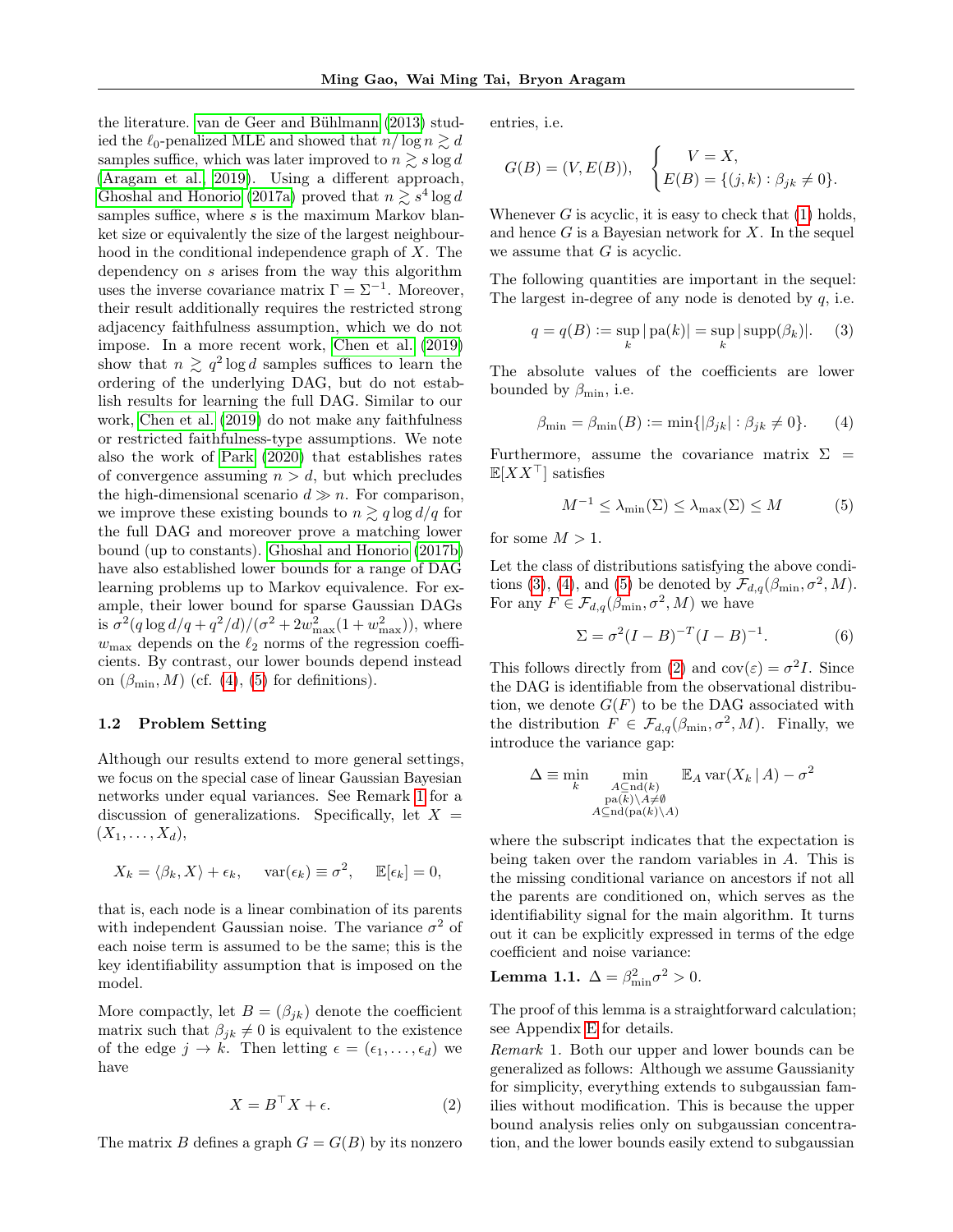models (i.e. since subgaussian also contains Gaussian as a subclass). Furthermore, the equal variance assumption can be relaxed to more general settings as long as B can be identified by Algorithm [1.](#page-3-1) Examples include (a) the "unequal variance" condition from [Ghoshal and](#page-9-0) [Honorio](#page-9-0) [\(2018\)](#page-9-0) (see Assumption 1 therein) and (b) if noise variances are known up to some ratio as in [Loh](#page-9-15) [and Bühlmann](#page-9-15) [\(2014\)](#page-9-15). Moreover, both of these identifiability conditions include the naive equal variance condition as a special case, hence the lower bounds still apply. This implies more general optimality results for a wider class of Bayesian networks.

# <span id="page-3-0"></span>2 ALGORITHM AND UPPER BOUND

We begin with stating the sufficient conditions on the sample size for DAG recovery under the equal variance assumption. Namely, we present an algorithm (Algorithm [1\)](#page-3-1) that takes samples from a distribution  $F \in \mathcal{F}_{d,q}(\beta_{\min}, \sigma^2, M)$  as an input and returns the DAG  $G(F)$  with high probability. We first state an upper bound for the number of samples required in Algorithm [1](#page-3-1) in Theorem [2.1.](#page-3-2)

<span id="page-3-2"></span>**Theorem 2.1.** For any  $F \in \mathcal{F}_{d,q}(\beta_{\min}, \sigma^2, M)$ , let  $\widehat{G}$ be the DAG return by Algorithm [1](#page-3-1) with  $\gamma = \Delta/2$ . If

$$
n \gtrsim \frac{M^5}{\Delta} \bigg( q \log \frac{d}{q} + \log \delta \bigg) \,,
$$

then  $P(\widehat{G} = G(F)) \geq 1 - \delta$ .

The proof of this result can be found in Appendix [A.](#page-11-0) The obtained sample complexity depends on the variance gap  $\Delta$ , which serves as signal strength, and covariance matrix norm  $M$ , which shows up when estimating conditional variances. Treating these parameters as fixed, the sample complexity scales with  $q \log d/q$ . The order of this complexity arises mainly from counting all possible conditioning sets. The proof follows the correctness of Algorithm [1,](#page-3-1) which consists of two main steps: Learning ordering and Learning parents.

Algorithmically, the first step is the same as [Chen et al.](#page-8-2) [\(2019\)](#page-8-2), however, our analysis is sharper: We separately analyze the estimation of each conditional variance directly rather than indirectly via the inverse covariance matrix. This leads to the improved sample complexity in Theorem [2.1.](#page-3-2) This step is where we exploit the equal variance assumption: The conditional variance  $var(X_k | C)$  of each random variable  $X_k$  is a constant  $\sigma^2$  if and only if  $\text{pa}(k) \subseteq C$  for any nondescendant set C. This implies that the variance of any non-source node in the corresponding subgraph would be larger than  $\sigma^2$ . Therefore, when all conditional variances  $v_{kC}$ are correctly estimated with error within some small

# Algorithm 1 LearnDAG algorithm

<span id="page-3-1"></span>**Input:** Sample covariance matrix  $\hat{\Sigma} = \frac{1}{n} \sum_{i=1}^{n} X_i X_i^{\top}$ , backward phase threshold  $\gamma$ Output:  $G$ .

- 1. Learning Ordering:
	- (a) Initialize empty ordering  $\hat{\tau} = []$
	- (b) Denote  $v_{kC} := \widehat{\Sigma}_{kk} \widehat{\Sigma}_{kC} \widehat{\Sigma}_{CC}^{-1} \widehat{\Sigma}_{Ck}$
	- (c) For  $j = 1, 2, ..., d$ i. Calculate  $\sigma_k := \min_{C \subseteq \widehat{\tau}, |C| \le q} v_{kC}$ ii. Update  $\hat{\tau} = [\hat{\tau}, \arg \min_k \sigma_k]$
- 2. Learning Parents:
	- (a) Initialize empty graph  $\widehat{G} = \emptyset$
	- (b) For  $j = 1, 2, ..., d$ i. Let  $C_j = \arg \min_{C \subseteq \widehat{\tau}_{[1:j-1]}, |C| \leq q} v_{\widehat{\tau}_jC}$ ii. Set

$$
\mathrm{pa}_{\widehat{G}}(\widehat{\tau}_j) = C_j \setminus \left\{ i \in C_j \middle| |v_{\widehat{\tau}_j C_j} - v_{\widehat{\tau}_j C_j \setminus i}| \leq \gamma \right\}
$$

3. Return 
$$
\widehat{G}
$$

factor of the signal  $\Delta$  (see Lemma [A.1\)](#page-11-1), identifying the node with the smallest  $\sigma_k$  yields a source node in the underlying subgraph. Recall that  $\sigma_k$  is the minimum variance estimation that node  $k$  can achieve conditioned on at most  $q$  nondescendants. Finally, recursively applying the above step leads to a valid topological sort.

In the second step, given the correct ordering, we use Best Subset Selection (BSS) along with a backward phase to learn the parents for each node. Note that BSS is already applied in the step  $1.(c).i.$  of Algorithm [1](#page-3-1) and the candidate set  $C_i$  can be stored for each  $\hat{\tau}_i$ , thus there is no additional computational cost. Again, when all conditional variances are well approximated by their sample counterpart  $v_{kC}$ ,  $C_j$  would be a superset of the true parents of current node  $\hat{\tau}_i$ , otherwise the minimum would not be achieved. Meanwhile, removal of any true parent  $i \in pa(\hat{\tau}_j)$  from  $C_j$  would induce a significant change in conditional variances, which is quantified by  $\Delta$  as well. This is used to design a tuning parameter  $\gamma$  in the backward phase for pruning  $C_i$ . Finally, we show the tail probability of conditional variance estimation error is well bounded to get the desired sample complexity in Lemma [A.2.](#page-12-0)

When the true variance gap  $\Delta$  is unknown, we can select the tuning parameter  $\gamma$  according to the following theorem:

<span id="page-3-3"></span>**Theorem 2.2.** For any  $F \in \mathcal{F}_{d,q}(\beta_{\min}, \sigma^2, M)$ , let  $\widehat{G}$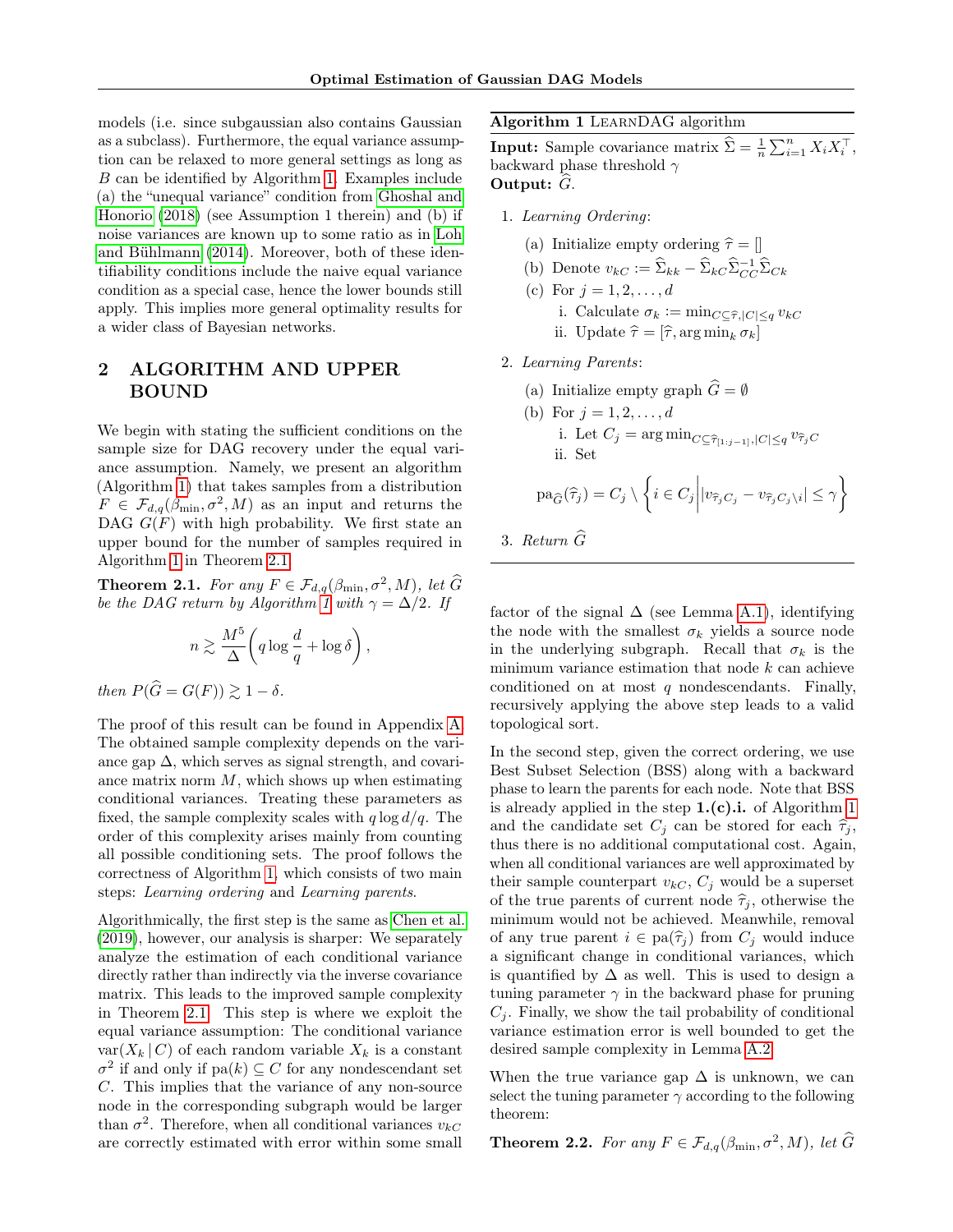be the DAG return by Algorithm [1](#page-3-1) with tuning parameter

$$
\gamma \asymp \frac{2M^5q\log d/q}{n} \, .
$$

If

$$
n \gtrsim \frac{M^5}{\Delta} q \log \frac{d}{q} \,,
$$

then  $P(\widehat{G} = G(F)) \geq 1 - \exp(-q \log d/q).$ 

<span id="page-4-1"></span>The proof of this result can be found in Appendix [A.3.](#page-14-0) Remark 2. A computationally attractive alternative to BSS is the Lasso, or  $\ell_1$ -regularized least squares regression. Unlike BSS, the Lasso requires restrictive incoherence-type conditions. If these conditions (or related conditions such as irrepresentability) are imposed on each parent set, then the Lasso can be used to recover the full DAG under a similar sample complexity scaling (see e.g. [Wainwright, 2009a\)](#page-10-3). Furthermore, these incoherence-type conditions can be further relaxed through the use of nonconvex regularizers such as the MCP [\(Zhang, 2010\)](#page-10-6) or SCAD [\(Fan and Li, 2001\)](#page-8-11); see also [Loh and Wainwright](#page-9-22) [\(2014\)](#page-9-22).

# <span id="page-4-2"></span>3 LOWER BOUND

We will now present the necessary conditions on the sample size for DAG recovery under the equal variance assumption. Namely, we present a subclass of  $\mathcal{F}_{d,q}(\beta_{\text{min}}, \sigma^2, M)$  such that any estimator that successfully recovers the underlying DAG in this subclass with high probability requires a prescribed minimum sample size. For this, we rely on Fano's inequality, which is a standard technique for establishing necessary conditions for graph recovery. See Corollary [B.2](#page-14-1) for the exact variant we use.

<span id="page-4-3"></span>**Theorem 3.1.** Assume  $q \leq d/2$ . If

$$
n \le (1 - 2\delta) \max\left(\frac{\log d}{\beta_{\min}^2}, \frac{q \log d/q}{M^2 - 1}\right)
$$

then for any estimator  $\widehat{G}$ ,

$$
\sup_{F \in \mathcal{F}_{d,q}(\beta_{\min}, \sigma^2, M)} P(\widehat{G} \neq G(F)) \geq \delta - \frac{\log 2}{\log d}
$$

.

In Theorem [3.1,](#page-4-3) we state two sample complexity lower bounds:  $q \log d/q/(M^2-1)$  and  $\log d/\beta_{\min}^2$ . Though the first one dominates when fixing other parameters as constants, the second one reveals the dependency on the signal strength  $\beta_{\min}$ . This can also be seen from the upper bound in Theorem [2.1](#page-3-2) by replacing  $\Delta = \beta_{\min}^2 \sigma^2$ (cf. Lemma [1.1\)](#page-2-5). We will present two ensembles for each bound. The first one is the whole set of sparse DAGs  $\mathcal{G}_{d,q}$ , and the second is the set of DAGs with only one edge, which is constructed to study the dependency on the coefficient  $\beta_{\min}$ .

For the first ensemble, we borrow the ideas from [San](#page-9-5)[thanam and Wainwright](#page-9-5) [\(2012\)](#page-9-5) to count the number of DAGs in  $\mathcal{G}_{d,q}$ . The only difference is we consider DAGs instead of undirected graphs. Also, it is easy to bound the KL divergence between any two distributions in this ensemble due to Gaussianity, which would lead to the bound  $q \log d/q/(M^2-1)$ . For the second ensemble, it is easy to count the size of this ensemble since we consider the DAGs with only one edge. Then all possibilities of any different pair of edges are analyzed to bound the KL divergence. This ensemble gives us the bound  $\log d/\beta_{\rm min}^2$ . The detailed proof can be found in Appendix [B.](#page-14-2)

For comparison, [Ghoshal and Honorio](#page-9-21) [\(2017b\)](#page-9-21) previously established a lower bound for general Gaussian DAGs (i.e. without equal variances) of

$$
\Omega\Big(\sigma^2\frac{q\log d/q + q^2/d}{\sigma^2 + 2w_{\max}^2(1+w_{\max}^2)}\Big)
$$

,

where  $w_{\text{max}}$  depends on the  $\ell_2$  norms of the regression coefficients. Holding  $\sigma^2$  constant,  $w_{\text{max}}^2$  is similar to the maximum marginal variance of the variables, which is comparable with our definition of  $M$  as an upper bound on  $\|\Sigma\|$ . By contrast, under the stronger assumption of equal variances, our lower bound is

$$
\Omega\Big(\frac{\log d}{\beta_{\min}^2} \vee \frac{q \log d/q}{M^2 - 1}\Big),\
$$

which is a comparable lower bound. This is interesting since by restricting to simpler equal variance models (i.e. a smaller family), the problem should become easier, however, our analysis shows this is not the case. In particular, our lower bounds do not follow from previous work, and require a slightly different analysis as outlined in Appendix [B.](#page-14-2)

# <span id="page-4-0"></span>4 RECONSTRUCTING A DAG FROM ITS ORDERING

The second step of Algorithm [1](#page-3-1) may be of interest in its own right: Abstracted away, this step seeks to reconstruct a DAG from knowledge of its topological sort. We claim that the second step of Algorithm [1](#page-3-1) is in fact sample optimal for learning the parents of each node (and hence all of  $G$ ) given the true ordering of  $G$ under more general assumptions.

Dropping the equal variance condition from  $\mathcal{F}_{d,q}(\beta_{\min}, \sigma^2, M)$ , define  $\sigma_k^2 := \text{var}(\epsilon_k)$  and let  $\overline{\mathcal{F}}_{d,q}(\beta_{\min}, \sigma_{\max}^2, M)$  denote the class of Gaussian distributions such that [\(3\)](#page-2-3), [\(4\)](#page-2-1), and [\(5\)](#page-2-2) hold and

$$
\sup_{k} \sigma_k^2 \le \sigma_{\max}^2,
$$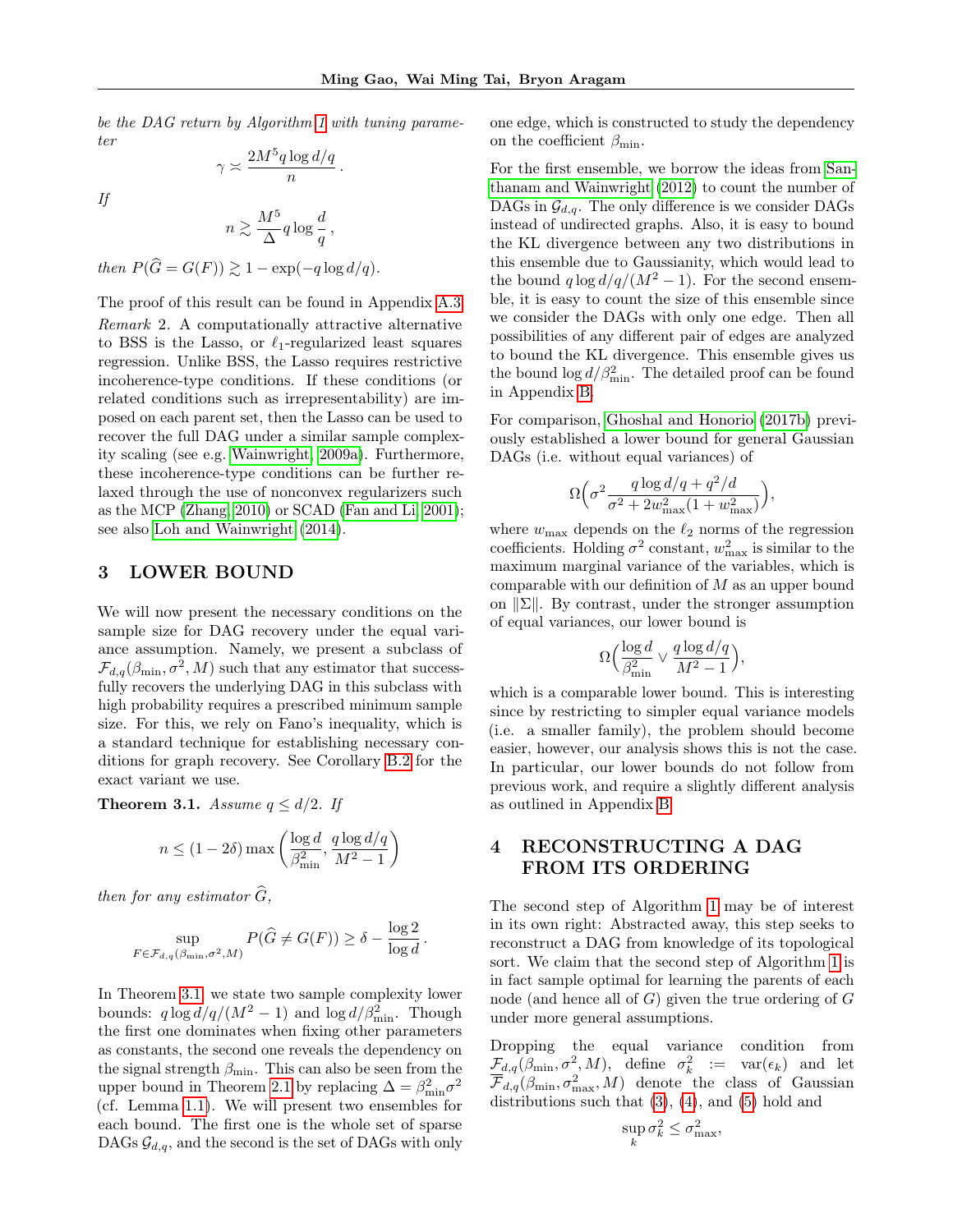i.e.  $\sigma_k^2$  is allowed to depend on k. Note that  $\mathcal{F}_{d,q}(\beta_{\min}, \sigma_{\max}^2, M) \subset \overline{\mathcal{F}}_{d,q}(\beta_{\min}, \sigma_{\max}^2, M)$ . Furthermore, we modify the definition of the variance gap for  $\overline{\mathcal{F}}_{d,q}(\beta_{\min}, \sigma_{\max}^2, M)$  as follows:

$$
\overline{\Delta} \equiv \min_{k} \min_{\substack{A \subseteq \text{nd}(k) \\ \text{pa}(k) \setminus A \neq \emptyset}} \mathbb{E}_{A} \text{var}(X_{k} | A) - \sigma_{k}^{2}.
$$

Finally, given a known topological sort  $\tau$  of G, let  $\hat{G}(\tau)$ be the DAG returned by the second step of Algorithm [1](#page-3-1) with  $\gamma = \overline{\Delta}/2$ .

Remark 3. As with the rest of our results, these result extend to subgaussian models without issue. See Remark [1.](#page-2-0)

Using the second part of Lemma [A.1,](#page-11-1) Lemma [A.2](#page-12-0) and following the proof in Appendix [A.2,](#page-13-0) we have an upper bound on the sample complexity for recovering G from its ordering:

**Proposition 4.1.** For any  $F \in \overline{\mathcal{F}}_{d,q}(\beta_{\min}, \sigma_{\max}^2, M),$ given a valid topological sort  $\tau$  of G, let  $\widehat{G}(\tau)$  be the DAG returned by the second step of Algorithm [1](#page-3-1) with  $\gamma = \Delta/2$ . If

$$
n \gtrsim \frac{M^5}{\overline{\Delta}} \bigg( q \log \frac{d}{q} + \log \delta \bigg) ,
$$

then  $P(\widehat{G}(\tau) = G(F) | \tau) \gtrsim 1 - \delta$ .

The "given  $\tau$ " in the probability is to emphasize that the estimator has the access to the true ordering  $\tau$ .

Unsurprisingly, this approach of using best subset selection with a backwards phase is indeed optimal: We have a matching lower bound (up to constants).

<span id="page-5-2"></span>Proposition 4.2. If

$$
n \leq \frac{\sigma_{\max}^2}{8M\beta_{\min}^2} q \log \frac{d}{q}\,,
$$

then given the knowledge of true ordering  $\tau$  of DAG G, for any estimator  $\ddot{G}$ ,

$$
\sup_{F \in \overline{\mathcal{F}}_{d,q}(\beta_{\min}, \sigma_{\max}^2, M)} P(\widehat{G} \neq G(F) | \tau) \ge \frac{1}{2}.
$$

The proof uses known lower bounds from the sparse support recovery literature [\(Wainwright, 2009b\)](#page-10-4); see Appendix [C](#page-16-0) for details.

This more general optimality result for the second step shows that it is only in the first step (learning parents) that the equal variance assumption is operational. Moreover, although it may be possible to improve the sample complexity of the second step for the smaller class  $\mathcal{F}_{d,q}(\beta_{\min}, \sigma^2, M)$ , since the sample complexity upper bound of the first step of Algorithm [1](#page-3-1) matches the lower bound for recovering the whole graph, such improvements would not change the optimal sample complexity for learning G.

# <span id="page-5-0"></span>5 COMPARISON WITH UNDIRECTED GRAPHS

Our results on DAG learning under equal variances raise an interesting question: Is learning an equal variance DAG statistically more difficult than learning its corresponding Gaussian graphical model (i.e. inverse covariance matrix)? This is especially intriguing given the folklore intuition that learning a DAG is more difficult than learning an undirected graph (UG). In fact, it is common to learn an undirected graph first as a pre-processing step in order to reduce the search space and sample complexity for DAG learning [\(Perrier et al.,](#page-9-23) [2008;](#page-9-23) [Loh and Bühlmann, 2014;](#page-9-15) [Bühlmann et al., 2014;](#page-8-8) [Aragam et al., 2019\)](#page-8-10). In this section we explore this question and show that in fact, at least in the special case of equal variance Gaussian models, the sample complexity of both problems is the same.

#### 5.1 Gaussian Graphical Models

First, let us recall some basics about undirected graphical models, also known as Markov random fields (MRFs). When  $X \sim \mathcal{N}(0, \Sigma)$  as in this paper, an MRF can be read off from the inverse covariance matrix  $\Gamma = (\gamma_{jk}) \vcentcolon= \Sigma^{-1}$ . More precisely, the zero pattern of  $\Gamma$  defines an undirected graph  $U = U(\Gamma)$  that is automatically an MRF for X:

$$
U(\Gamma) = (V, E(\Gamma)), \quad \begin{cases} V = X, \\ E(\Gamma) = \{(j,k) : \gamma_{jk} \neq 0\}. \end{cases}
$$

Let  $ne(k) = \{ \ell \in V : (\ell, k) \in E \}$  be the neighbours of node k, i.e. they are connected by some edge. Note the distinction between the parents of  $k$  in a directed graph vs. the neighbours of k in an undirected graph. This model is often referred as the Gaussian graphical model (GGM).

[Wang et al.](#page-10-2) [\(2010\)](#page-10-2) showed that the optimal sample complexity for learning a GGM is  $n \approx s \log d$ , where

$$
s := \max_{k} |\operatorname{ne}(k)| \tag{7}
$$

is the degree of  $U$  or maximum neighborhood size, and [Misra et al.](#page-9-11) [\(2020\)](#page-9-11) developed an efficient algorithm that matches this information-theoretic lower bound. Given  $F \in \mathcal{F}_{d,q}(\beta_{\min}, \sigma^2, M)$ , let  $U(F)$  be the undirected graph induced by the covariance matrix of  $F$  (cf. [6\)](#page-2-6). It follows that for any  $F \in \mathcal{F}_{d,q}(\beta_{\min}, \sigma^2, M)$  we can learn the structure  $U(F)$  with  $\Theta(s \log d)$  samples. Note that this sample complexity scales with s instead of q.

<span id="page-5-1"></span>**Example 1.** Consider the DAGs  $G_1$  and  $G_2$  in Fig-ure [1.](#page-6-0) In  $G_1$ , we have  $q = O(d)$  since T has d parents, whereas in  $G_2$  we have  $q = O(1)$  since each  $S_k$  has only one parent. Thus, we expect that learning  $G_1$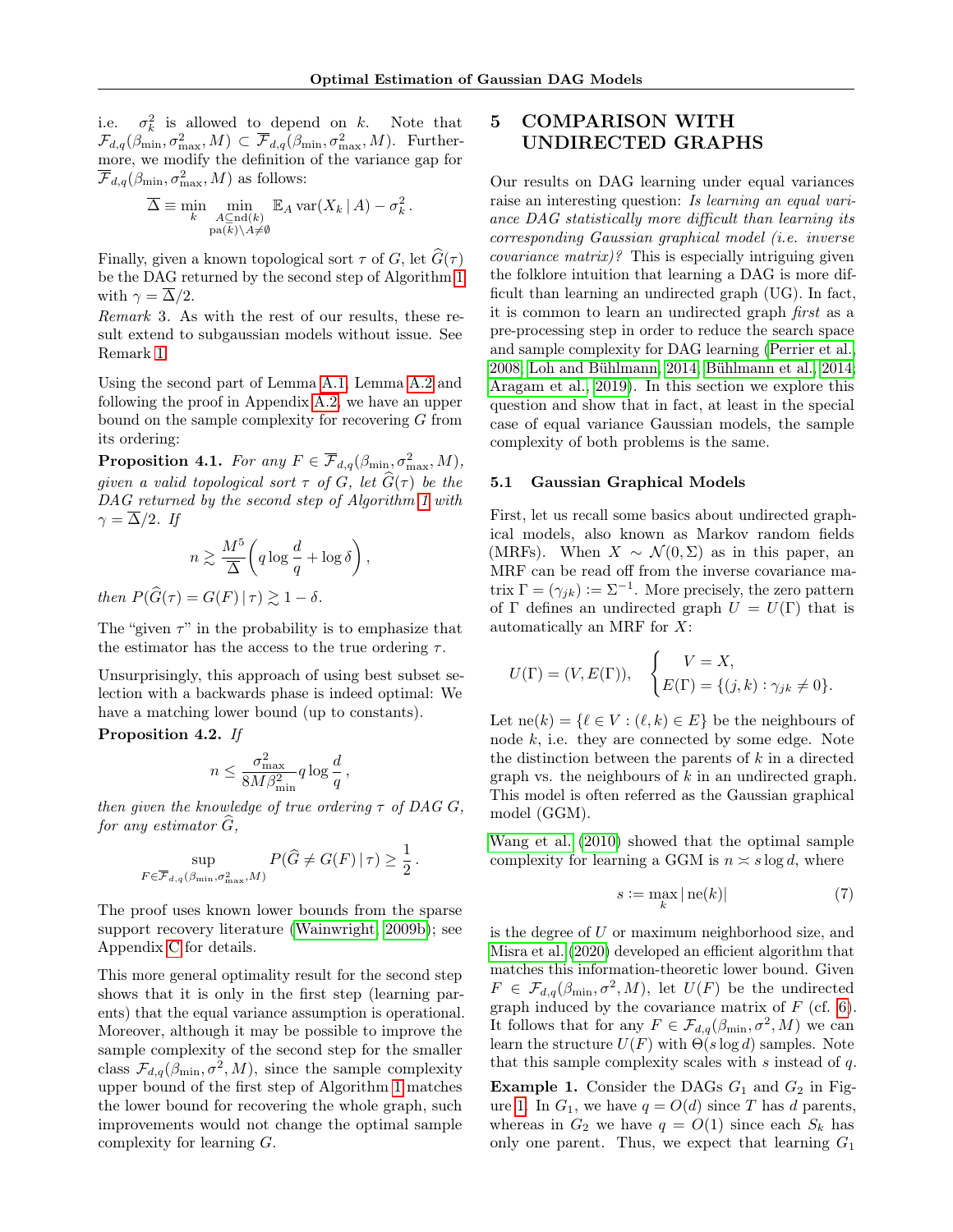

<span id="page-6-0"></span>Figure 1: Illustrating examples to compare sample complexities for learning DAG and UG. (a)  $\&$  (b): The original DAGs; (c) & (d): The UGs generated under equal variance condition by DAGs in (a)  $\&$  (b) respectively.

will require  $\Theta(d)$  samples and learning  $G_2$  will require  $\Theta(\log d)$  samples. By comparison, the UGs associated with each model, given by  $U_1$  and  $U_2$  have  $s = d$ , and hence if we use the previous approaches to learn each  $U_k$  we will need  $\Theta(d \log d)$  samples each. Of course, this is to be expected: One should expect that a specialized estimator that exploits the structure of the family  $\mathcal{F}_{d,q}(\beta_{\min}, \sigma^2, M)$  to perform better.

### 5.2 Optimal Estimation of Equal Variance GGMs

Example [1](#page-5-1) shows that there is a gap between existing "universal" algorithms for learning GGMs (i.e. algorithms that do not exploit the equal variance assumption) and the sample complexity for learning equal variance DAGs. A natural question then is: What is the optimal sample complexity for learning the structure of  $U(F)$  for any  $F \in \mathcal{F}_{d,q}(\beta_{\min}, \sigma^2, M)$ ?

We begin by establishing a lower bound that matches the lower bound in Theorem [3.1](#page-4-3) (up to constants):

<span id="page-6-3"></span>**Theorem 5.1.** Assume  $q \leq d/2$ . If

$$
n \le \max\left(\frac{2(1-\delta)\log d}{\beta_{\min}^2}, \frac{(1-2\delta)q\log d/q}{M^2-1}\right),\,
$$

then for any estimator  $\hat{U}$ ,

$$
\sup_{F \in \mathcal{F}_{d,q}(\beta_{\min}, \sigma^2, M)} P(\widehat{U} \neq U(F)) \geq \delta - \frac{1}{\log d}.
$$

The proof is deferred to Appendix [D.](#page-17-0)

To derive an upper bound for this problem, we use the well-known trick of moralization; see [Lauritzen](#page-9-24) [\(1996\)](#page-9-24)

Algorithm 2 LearnUG algorithm

<span id="page-6-1"></span>**Input:** Sample covariance matrix  $\hat{\Sigma} = \frac{1}{n} \sum_{i=1}^{n} X_i X_i^{\top}$ , backward phase threshold  $\gamma$ Output:  $U$ .

- 1. Learn DAG: Let  $\widehat{G} =$  LEARNDAG( $\widehat{\Sigma}, \gamma$ )
- 2. Moralization: Set  $\widehat{U} = \mathcal{M}(\widehat{G})$
- 3. Return  $\widehat{U}$

for details. Since  $F \in \mathcal{F}_{d,q}(\beta_{\min}, \sigma^2, M)$ , we can first learn the DAG  $G = G(F)$  via Algorithm [1.](#page-3-1) Given the output  $\widehat{G}$ , we then form the moralized graph and define  $\hat{U} := \mathcal{M}(\hat{G})$ . See Algorithm [2.](#page-6-1)

This approach is justified by a result due to [Loh and](#page-9-15) [Bühlmann](#page-9-15) [\(2014\)](#page-9-15). First, we need the following condition:

<span id="page-6-2"></span>Condition 1. Let precision matrix  $\Gamma = \Sigma^{-1}$  $[\text{cov}(F)]^{-1}$ ,  $\Gamma_{ij} = 0 \Leftrightarrow \beta_{ij} = 0$  and  $\beta_{ik}\beta_{jk} = 0$  for all  $k \neq i, j$ .

When we sample nonzero entries of  $B$  from some continuous distribution independently, Condition [1](#page-6-2) is satisfied except on a set of Lebesgue measure zero. For example, it is easy to check that the examples in Figure [1](#page-6-0) satisfy this condition. Under this condition, moralization is guaranteed to return U:

<span id="page-6-4"></span>Lemma 5.2 (Theorem 2, [Loh and Bühlmann, 2014\)](#page-9-15). If Condition [1](#page-6-2) holds, then  $U = \mathcal{M}(G(F))$ .

Under Condition [1,](#page-6-2) we have the following upper bound, which matches the lower bound in Theorem [5.1:](#page-6-3)

**Theorem 5.3.** Assuming Condition [1,](#page-6-2) for any  $F \in$  $\mathcal{F}_{d,q}(\beta_{\min}, \sigma^2, M)$  let  $\widehat{U}$  be the UG returned by Algo-rithm [2](#page-6-1) with  $\gamma = \Delta/2$ . If

$$
n \gtrsim \frac{M^5}{\Delta} \bigg( q \log \frac{d}{q} + \log \delta \bigg) \,,
$$

then  $P(\widehat{U} = U(F)) \geq 1 - \delta$ .

The proof is straightforward by Theorem [2.1](#page-3-2) and Lemma [5.2.](#page-6-4) This answers the question proposed at the beginning of this section: Under the equal variance assumption, learning a DAG is no harder than learning its corresponding UG.

<span id="page-6-5"></span>Remark 4. It is an interesting question whether or not similar results hold without Condition [1;](#page-6-2) i.e. is there a direct estimator of U—not based on moralizing a DAG—that matches the sample complexity of learning an equal variance DAG?

Remark 5. To compare Theorem [5.1](#page-6-3) with previous work, [Wang et al.](#page-10-2) [\(2010\)](#page-10-2) showed the optimal sample complexity is  $\Theta(s \log d/\lambda^2)$  where  $\lambda^2 =$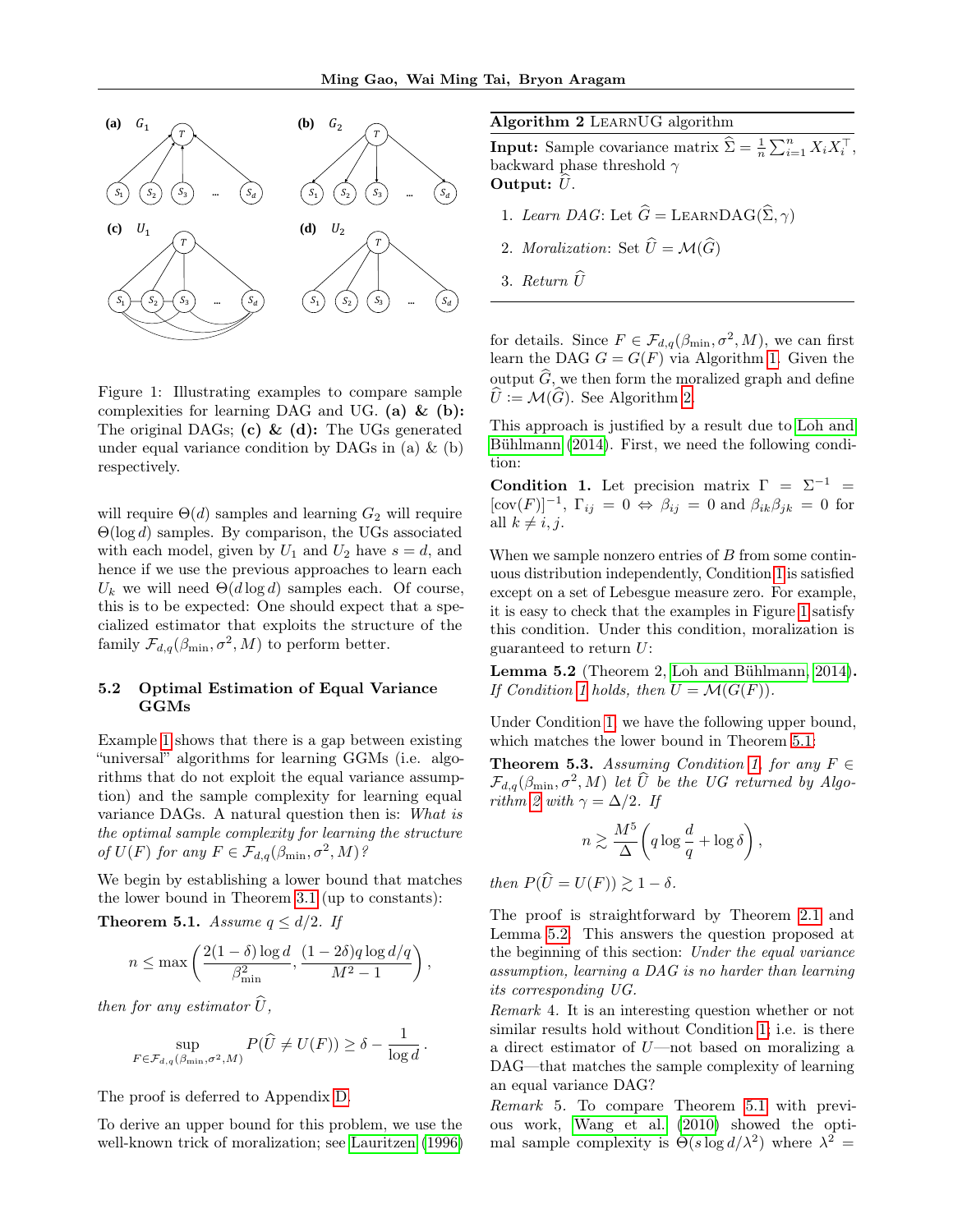$\min_{(s,t)\in E} \Gamma_{st}^2/(\Gamma_{ss}\Gamma_{tt}),$  which is dominated by  $\beta_{\min}^2$ when  $\beta_{\min}$  is small. For equal variance GGMs, our result gives  $\Omega(q \log d/q/M^2 + \log d/\beta_{\min}^2)$ . Under Con-dition [1,](#page-6-2)  $s$  is always greater than  $q$ , so our new lower bound is strictly smaller, along with a matching upper bound that shows the s dependence for general GGMs is suboptimal for equal variance GGMs. Another related work [\(Cai et al., 2016\)](#page-8-12) derives lower bounds on precision matrix estimation under certain matrix norms, which is distinct from the graph recovery problem we consider in this work. For comparison, put in our setting, their lower bound becomes  $\Omega(s^2 \log d)$ , which again depends on s instead of q.

# <span id="page-7-0"></span>6 EXPERIMENTS

To illustrate the effectiveness of Algorithm [1,](#page-3-1) we report the results of a simulation study. We note that existing variants of Algorithm [1](#page-3-1) have been compared against other approaches such as greedy DAG search (GDS, [Peters and Bühlmann, 2013\)](#page-9-6), see [Chen et al.](#page-8-2) [\(2019\)](#page-8-2) for details. In our experiments, we controlled the number of parents when generating the DAG, fix all noise variances to be the same, and sample nonzero entries of  $\beta_k$ 's uniformly from given intervals.

### 6.1 Experiment Settings

To generate random DAGs, we first randomly permute [d] to obtain an ordering  $\tau$ . Then for each  $i \in [d]$ , we randomly draw a set S of q nodes from  $\tau_{[1:j-1]}$  and set

$$
\text{pa}_G(\tau_j) = \begin{cases} \tau_{[1:j-1]}, & j \leq q+1 \\ S, & \text{otherwise.} \end{cases}
$$

We then generate random nonzero coefficients according to  $\beta_i \sim \text{Rad} \times \text{Unif}(0.5, 1)$ , where Rad is a Rademacher random variable. Finally, we generate data by the resulting Gaussian linear model:

$$
X_k = \beta_k^\top X + \epsilon_k, \quad \epsilon_k \sim \mathcal{N}(0, \sigma^2) \ \forall k
$$

with  $\sigma = 0.3$ .

We consider graphs with  $d \in \{20, 30, \ldots, 90\}$  nodes and in-degree  $q \in \{2, 3, 4\}$ . For each setting, the total number of replications is  $N = 100$ . For each replication, we generate a random graph and a dataset with sample size  $n \in \{80, 160, \ldots, 560\}$ . Finally, we report  $\#\{G =$  $G$ }/N to approximate  $P(\widehat{G} = G)$ .

### 6.2 Implementation

We implement the *learning ordering* phase of Algo-rithm [1](#page-3-1) using code from [Chen et al.](#page-8-2)  $(2019)^1$  $(2019)^1$  $(2019)^1$ , which

inputs the oracle in-degree  $q$  and outputs a topological sort. For the learning parents phase of Algorihm [1,](#page-3-1) we use the R package leaps [\(Lumley and Lumley, 2013\)](#page-9-25) for Best Subset Selection with BIC.

The experiments were conducted on an internal cluster using an Intel E5-2680v4 2.4GHz CPU with 64 GB memory.

#### 6.3 Results

The results are shown in Figure [2.](#page-8-13) As expected, the probability of successfully recovering true DAG goes to one quickly across different settings of the number of nodes  $d$  and maximum in-degree  $q$ . Since Best Subset Selection is computationally expensive, we are not able to examine higher dimensions systematically. Nonetheless, to test higher dimensional cases, we checked several (random) cases for  $d = 200, 300, 500$ , and the results shows with 90% chance the DAG is successfully recovered for moderate sample sizes  $n = 480, 560, 900$ .

# <span id="page-7-1"></span>7 CONCLUSION

In this paper, we derived the optimal sample complexity for learning Gaussian linear DAG models under an equal variance condition that has been extensively studied in the literature. These results extend to subgaussian errors under similar assumptions as well as more general models with unequal variances as long as the DAG remains identifiable by the proposed algorithm, which is easy to implement and simulations corroborate our theoretical findings. We also investigated the sub-problem of learning a linear DAG from its ordering and made comparisons with the classical problem of learning GGMs, showing the sample complexity of both problems is the same.

We conclude with some open questions. Although our algorithm is sample optimal, it is not computationally efficient. As noted in Remark [2,](#page-4-1) an easy fix is to use  $\ell_1$ -regularization, however, this would require imposing restrictive incoherence assumptions. It would be interesting to find efficient algorithms without such conditions, along the lines of [Misra et al.](#page-9-11) [\(2020\)](#page-9-11) for GGMs. We conjecture that there is such a polynomial-time algorithm that achieves the optimal sample complexity bound without such restrictive conditions. It also is not known whether or not score-based approaches (e.g. [van de Geer and Bühlmann, 2013;](#page-9-14) [Loh and Bühlmann,](#page-9-15) [2014;](#page-9-15) [Nandy et al., 2018;](#page-9-17) [Aragam et al., 2019;](#page-8-10) [Ra](#page-9-19)[jendran et al., 2021\)](#page-9-19) are sample optimal. Another interesting question posed in Remark [4](#page-6-5) is whether or not there is a moralization-free algorithm that achieves the optimal sample complexity for learning  $U(F)$  established in Theorem [5.1.](#page-6-3) This would allow Condition [1](#page-6-2)

<span id="page-7-2"></span><sup>&</sup>lt;sup>1</sup>The code can be found at [https://github.com/](https://github.com/WY-Chen/EqVarDAG/blob/master/R/EqVarDAG_HD_TD.R) [WY-Chen/EqVarDAG/blob/master/R/EqVarDAG\\_HD\\_TD.R](https://github.com/WY-Chen/EqVarDAG/blob/master/R/EqVarDAG_HD_TD.R).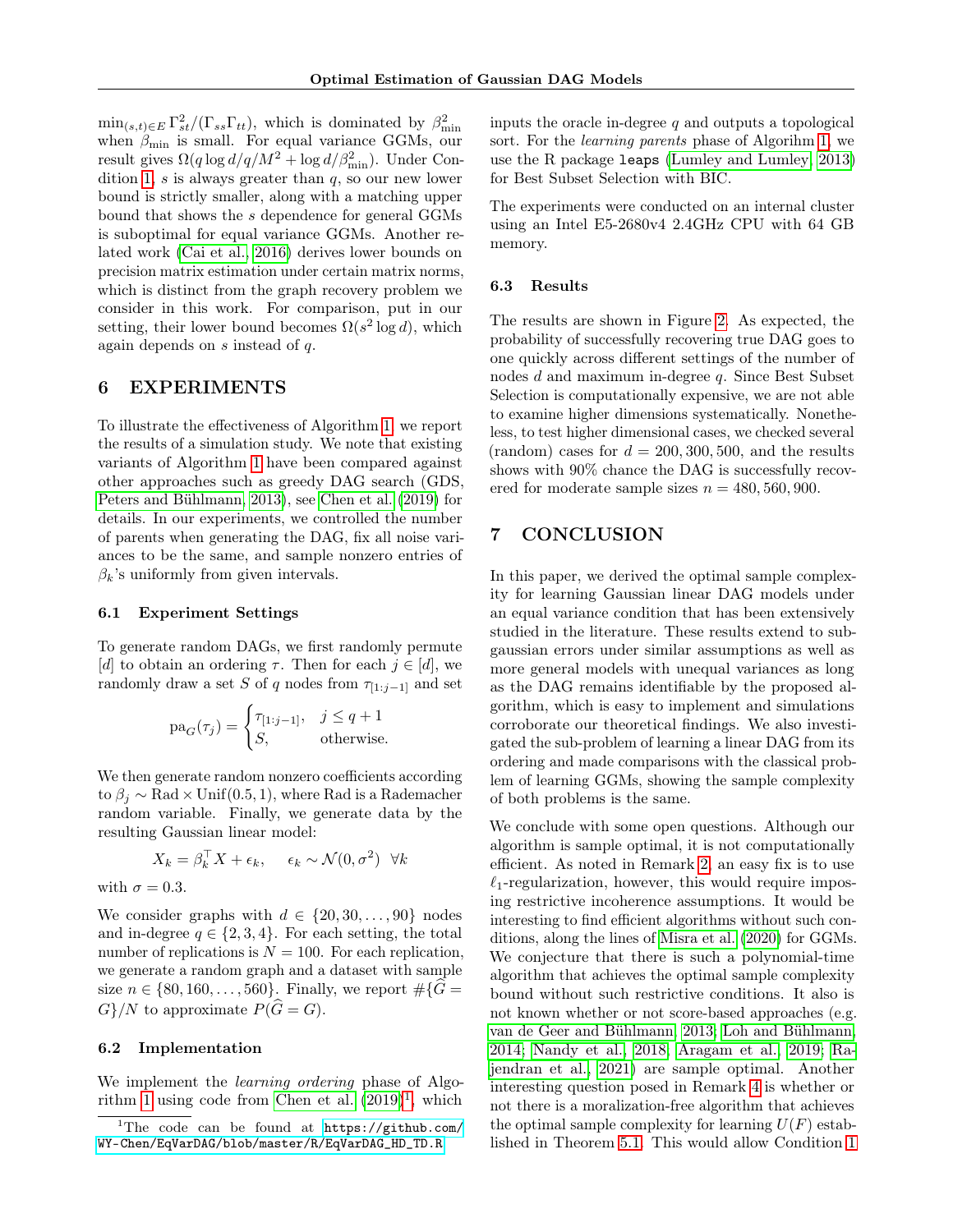

Figure 2:  $P(\hat{G} = G)$  v.s. sample size n. Different in-degree q are presented by different colors. The darker shade indicates large number of nodes d.

to be relaxed or removed entirely.

Finally, it would be of interest to generalize the results in Section [5](#page-5-0) to more general families, i.e. beyond equal variances and its generalizations [\(Ghoshal and](#page-9-0) [Honorio, 2018\)](#page-9-0). This would require the derivation of new identifiability conditions, as in [Gao and Aragam](#page-8-4) [\(2021\)](#page-8-4) and [Rajendran et al.](#page-9-19) [\(2021\)](#page-9-19).

#### Acknowledgements

B.A. gratefully acknowledges support via NSF IIS-1956330, NIH R01GM140467, and the Robert H. Topel Faculty Research Fund at the University of Chicago Booth School of Business.

#### References

- <span id="page-8-9"></span>B. Aragam, A. A. Amini, and Q. Zhou. Learning directed acyclic graphs with penalized neighbourhood regression. arXiv:1511.08963, 2015.
- <span id="page-8-10"></span>B. Aragam, A. Amini, and Q. Zhou. Globally optimal score-based learning of directed acyclic graphs in high-dimensions. In Advances in Neural Information Processing Systems 32, pages 4450–4462. 2019.
- <span id="page-8-7"></span>O. Banerjee, L. El Ghaoui, and A. d'Aspremont. Model selection through sparse maximum likelihood estimation for multivariate Gaussian or binary data. Journal of Machine Learning Research, 9:485–516, 2008.
- <span id="page-8-8"></span>P. Bühlmann, J. Peters, and J. Ernest. CAM: Causal additive models, high-dimensional order search and penalized regression. Annals of Statistics, 42(6):2526– 2556, 2014.
- <span id="page-8-12"></span>T. T. Cai, W. Liu, and H. H. Zhou. Estimating sparse precision matrix: Optimal rates of convergence and

<span id="page-8-13"></span>adaptive estimation. The Annals of Statistics, 44(2): 455–488, 2016.

- <span id="page-8-2"></span>W. Chen, M. Drton, and Y. S. Wang. On causal discovery with an equal-variance assumption. Biometrika, 106(4):973–980, 09 2019. ISSN 0006-3444. doi: 10.1093/biomet/asz049.
- <span id="page-8-5"></span>D. M. Chickering. Learning Bayesian networks is NPcomplete. In Learning from data, pages 121–130. Springer, 1996.
- <span id="page-8-6"></span>D. M. Chickering, D. Heckerman, and C. Meek. Largesample learning of Bayesian networks is NP-hard. Journal of Machine Learning Research, 5:1287–1330, 2004.
- <span id="page-8-11"></span>J. Fan and R. Li. Variable selection via nonconcave penalized likelihood and its oracle properties. Journal of the American Statistical Association, 96(456):1348– 1360, 2001.
- <span id="page-8-0"></span>N. Friedman and Z. Yakhini. On the sample complexity of learning bayesian networks. In Uncertainty in Artifical Intelligence (UAI), 02 1996.
- <span id="page-8-4"></span>M. Gao and B. Aragam. Efficient bayesian network structure learning via local markov boundary search. Advances in Neural Information Processing Systems, 34, 2021.
- <span id="page-8-3"></span>M. Gao, Y. Ding, and B. Aragam. A polynomial-time algorithm for learning nonparametric causal graphs. Advances in Neural Information Processing Systems, 33, 2020.
- <span id="page-8-1"></span>A. Ghoshal and J. Honorio. Learning identifiable gaussian bayesian networks in polynomial time and sample complexity. In Advances in Neural Information Processing Systems 30, pages 6457–6466. 2017a.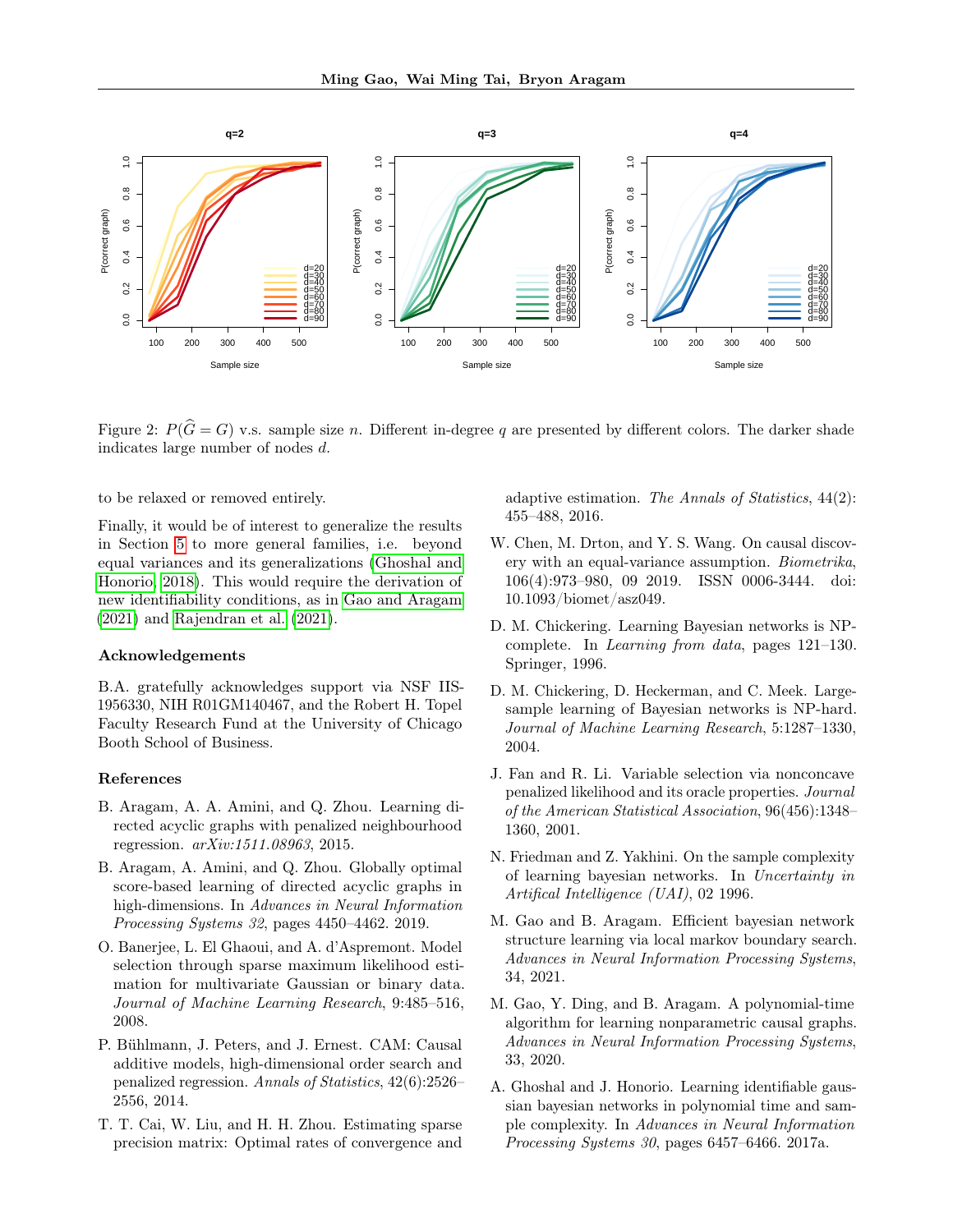- <span id="page-9-21"></span>A. Ghoshal and J. Honorio. Information-theoretic limits of Bayesian network structure learning. In A. Singh and J. Zhu, editors, Proceedings of the 20th International Conference on Artificial Intelligence and Statistics, volume 54 of Proceedings of Machine Learning Research, pages 767–775, Fort Lauderdale, FL, USA, 20–22 Apr 2017b. PMLR.
- <span id="page-9-0"></span>A. Ghoshal and J. Honorio. Learning linear structural equation models in polynomial time and sample complexity. In A. Storkey and F. Perez-Cruz, editors, Proceedings of the Twenty-First International Conference on Artificial Intelligence and Statistics, volume 84 of Proceedings of Machine Learning Research, pages 1466–1475, Playa Blanca, Lanzarote, Canary Islands, 09–11 Apr 2018. PMLR.
- <span id="page-9-12"></span>P. O. Hoyer, D. Janzing, J. M. Mooij, J. Peters, and B. Schölkopf. Nonlinear causal discovery with additive noise models. In Advances in neural information processing systems, pages 689–696, 2009.
- <span id="page-9-20"></span>M. Kalisch and P. Bühlmann. Estimating highdimensional directed acyclic graphs with the PCalgorithm. Journal of Machine Learning Research, 8:613–636, 2007.
- <span id="page-9-24"></span>S. L. Lauritzen. Graphical models. Oxford University Press, 1996.
- <span id="page-9-15"></span>P.-L. Loh and P. Bühlmann. High-dimensional learning of linear causal networks via inverse covariance estimation. Journal of Machine Learning Research, 15:3065–3105, 2014.
- <span id="page-9-22"></span>P.-L. Loh and M. J. Wainwright. Support recovery without incoherence: A case for nonconvex regularization.  $arXiv$  preprint  $arXiv:1/42.5632$ , 2014.
- <span id="page-9-25"></span>T. Lumley and M. T. Lumley. Package 'leaps'. Regression subset selection. Thomas Lumley Based on Fortran Code by Alan Miller. Available online: http://CRAN. R-project. org/package= leaps (Accessed on 18 March 2018), 2013.
- <span id="page-9-8"></span>N. Meinshausen and P. Bühlmann. High-dimensional graphs and variable selection with the Lasso. Annals of Statistics, 34(3):1436–1462, 2006.
- <span id="page-9-11"></span>S. Misra, M. Vuffray, and A. Y. Lokhov. Information theoretic optimal learning of gaussian graphical models. In Conference on Learning Theory, pages 2888–2909. PMLR, 2020.
- <span id="page-9-17"></span>P. Nandy, A. Hauser, and M. H. Maathuis. Highdimensional consistency in score-based and hybrid structure learning. The Annals of Statistics, 46(6A): 3151–3183, 2018.
- <span id="page-9-16"></span>C. Nowzohour and P. Bühlmann. Score-based causal learning in additive noise models. Statistics, 50(3): 471–485, 2016.
- <span id="page-9-2"></span>G. Park. Learning generalized hypergeometric distribution (ghd) dag models. arXiv preprint arXiv:1805.02848, 2018.
- <span id="page-9-4"></span>G. Park. Identifiability of additive noise models using conditional variances. Journal of Machine Learning Research, 21(75):1–34, 2020.
- <span id="page-9-3"></span>G. Park and S. Park. High-dimensional poisson structural equation model learning via  $\ell_1$ -regularized regression. Journal of Machine Learning Research, 20 (95):1–41, 2019.
- <span id="page-9-1"></span>G. Park and G. Raskutti. Learning quadratic variance function (QVF) dag models via overdispersion scoring (ODS). The Journal of Machine Learning Research, 18(1):8300–8342, 2017.
- <span id="page-9-23"></span>E. Perrier, S. Imoto, and S. Miyano. Finding optimal bayesian network given a super-structure. Journal of Machine Learning Research, 9(Oct):2251–2286, 2008.
- <span id="page-9-6"></span>J. Peters and P. Bühlmann. Identifiability of Gaussian structural equation models with equal error variances. Biometrika, 101(1):219–228, 2013.
- <span id="page-9-13"></span>J. Peters, J. M. Mooij, D. Janzing, and B. Schölkopf. Causal discovery with continuous additive noise models. Journal of Machine Learning Research, 15(1): 2009–2053, 2014.
- <span id="page-9-19"></span>G. Rajendran, B. Kivva, M. Gao, and B. Aragam. Structure learning in polynomial time: Greedy algorithms, bregman information, and exponential families. Advances in Neural Information Processing Systems, 34, 2021.
- <span id="page-9-9"></span>P. Ravikumar, M. J. Wainwright, and J. D. Lafferty. High-dimensional ising model selection using  $\ell_1$ regularized logistic regression. Annals of Statistics, 38(3):1287–1319, 2010.
- <span id="page-9-18"></span>D. Rothenhäusler, J. Ernest, P. Bühlmann, et al. Causal inference in partially linear structural equation models. The Annals of Statistics, 46(6A):2904– 2938, 2018.
- <span id="page-9-5"></span>N. P. Santhanam and M. J. Wainwright. Informationtheoretic limits of selecting binary graphical models in high dimensions. IEEE Transactions on Information Theory, 58(7):4117–4134, 2012.
- <span id="page-9-7"></span>N. Srebro. Maximum likelihood bounded tree-width markov networks. Artificial intelligence, 143(1):123– 138, 2003.
- <span id="page-9-14"></span>S. van de Geer and P. Bühlmann.  $\ell_0$ -penalized maximum likelihood for sparse directed acyclic graphs. Annals of Statistics, 41(2):536–567, 2013.
- <span id="page-9-10"></span>M. Vuffray, S. Misra, A. Y. Lokhov, and M. Chertkov. Interaction screening: Efficient and sampleoptimal learning of ising models. arXiv preprint arXiv:1605.07252, 2016.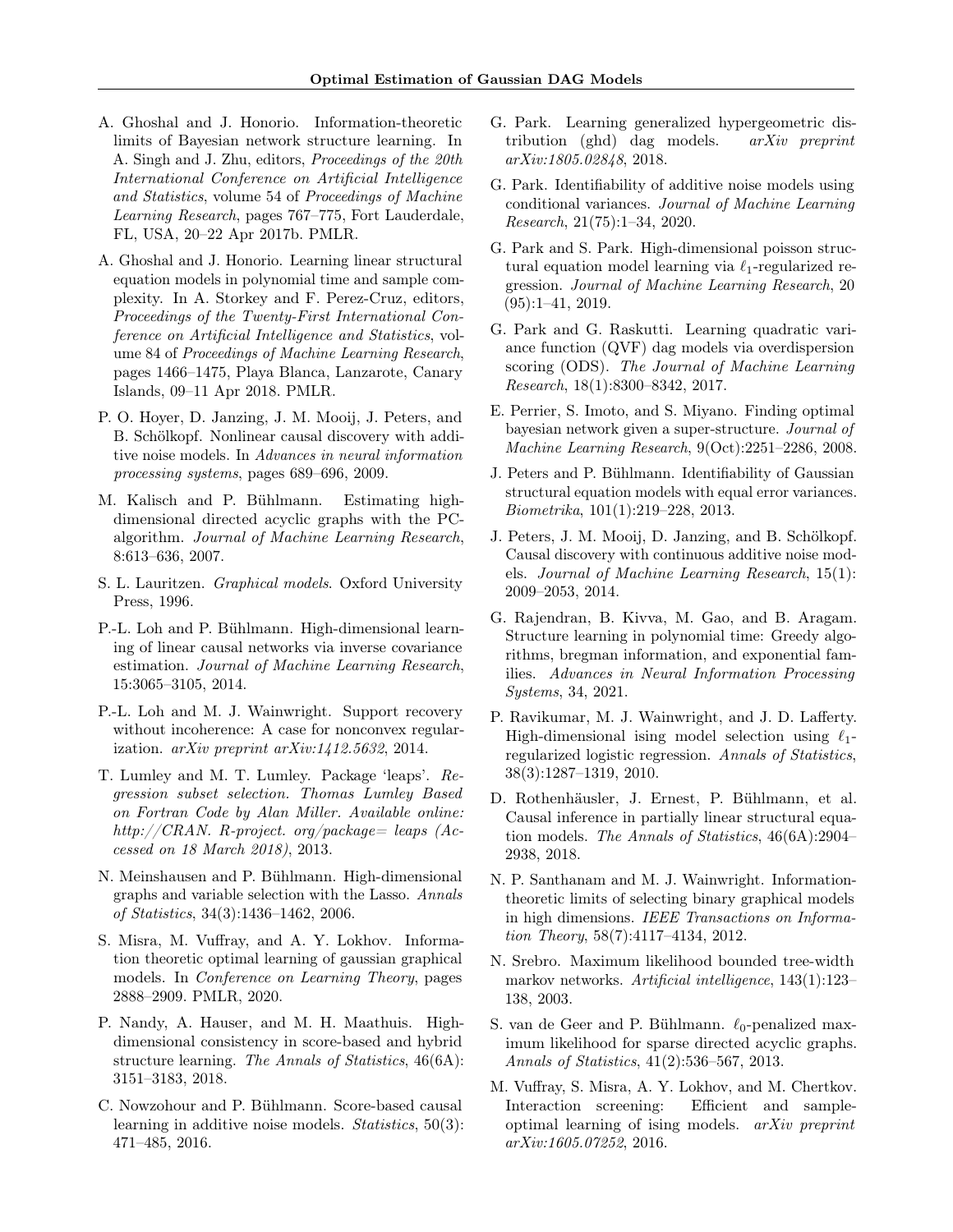- <span id="page-10-3"></span>M. J. Wainwright. Sharp thresholds for highdimensional and noisy sparsity recovery usingconstrained quadratic programming (Lasso). Information Theory, IEEE Transactions on, 55(5):2183– 2202, 2009a.
- <span id="page-10-4"></span>M. J. Wainwright. Information-theoretic limits on sparsity recovery in the high-dimensional and noisy setting. IEEE transactions on information theory, 55(12):5728–5741, 2009b.
- <span id="page-10-7"></span>M. J. Wainwright. High-dimensional statistics: A nonasymptotic viewpoint, volume 48. Cambridge University Press, 2019.
- <span id="page-10-2"></span>W. Wang, M. J. Wainwright, and K. Ramchandran. Information-theoretic bounds on model selection for gaussian markov random fields. In 2010 IEEE International Symposium on Information Theory, pages 1373–1377. IEEE, 2010.
- <span id="page-10-1"></span>Y. S. Wang and M. Drton. High-dimensional causal discovery under non-gaussianity. Biometrika, 107(1): 41–59, 2020.
- <span id="page-10-8"></span>B. Yu. Assouad, fano, and le cam. In Festschrift for Lucien Le Cam, pages 423–435. Springer, 1997.
- <span id="page-10-6"></span>C.-H. Zhang. Nearly unbiased variable selection under minimax concave penalty. Annals of Statistics, 38 (2):894–942, 2010.
- <span id="page-10-5"></span>K. Zhang and A. Hyvärinen. On the identifiability of the post-nonlinear causal model. In Proceedings of the twenty-fifth conference on uncertainty in artificial intelligence, pages 647–655. AUAI Press, 2009.
- <span id="page-10-0"></span>O. Zuk, S. Margel, and E. Domany. On the number of samples needed to learn the correct structure of a bayesian network. In Proceedings of the Twenty-Second Conference on Uncertainty in Artificial Intelligence, pages 560–567, 2006.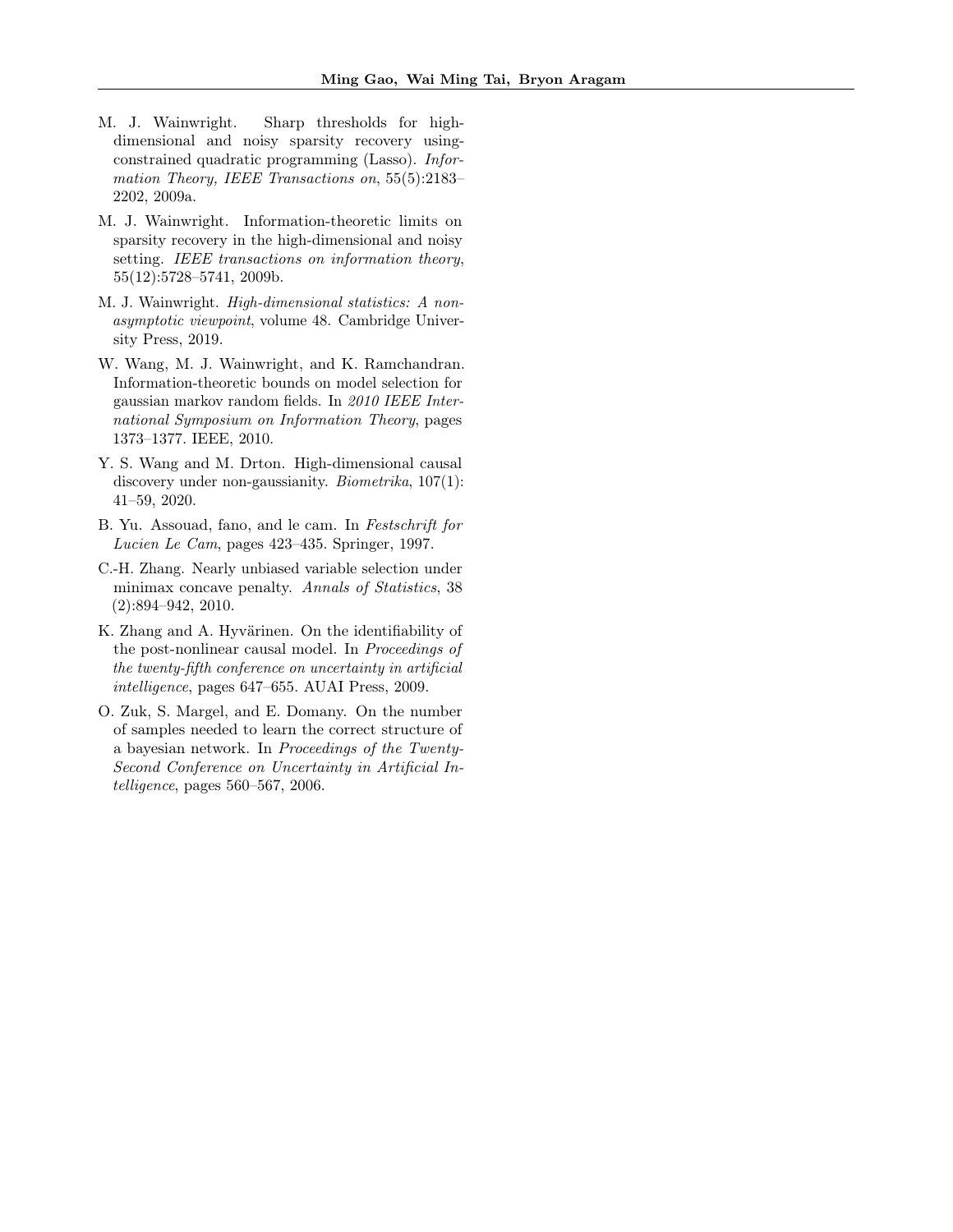# Supplementary Material: Optimal Estimation of Gaussian DAG Models

# <span id="page-11-0"></span>A PROOF OF UPPER BOUND

### A.1 Preliminaries

We first show that if all conditional variances are estimated sufficiently well, then Algorithm [1](#page-3-1) is able to identify the true DAG.

<span id="page-11-1"></span>**Lemma A.1.** If for all  $k \in V$  and  $C \subset V \setminus \{k\}$ ,  $|C| \leq q$ ,

$$
|\operatorname{var}(X_k | X_C) - v_{kC}| \le \Delta/4
$$

then  $\widehat{G} = G$ .

*Proof.* We start by showing that  $\hat{\tau}$  is a valid ordering for G, which is equivalent to saying  $\hat{\tau}_j$  is a source node of the subgraph  $G[V \setminus \hat{\tau}_{[1:j-1]}]$  for all j. We proceed by induction. For  $j = 1$ , it reduces to compare marginal variances.

 $\int \text{var}(X_k) = \sigma^2$  k is a source node  $var(X_\ell) > \sigma^2 + \Delta \quad \ell$  is not a source node

For any non-source node  $\ell$  and any source node  $k$ ,

$$
\sigma_{\ell} = v_{\ell\emptyset}
$$
\n
$$
\geq \text{var}(X_{\ell}) - \Delta/4
$$
\n
$$
> \Delta \times \frac{3}{4} + \sigma^2
$$
\n
$$
> \Delta/4 + \sigma^2
$$
\n
$$
= \text{var}(X_k) + \Delta/4
$$
\n
$$
\geq v_{k\emptyset} = \sigma_k
$$

Thus k is preferred over  $\ell$ . Given that  $\hat{\tau}_{[1:j-1]}$  correctly identified, by the equal variance assumption,

$$
\min_{C \subseteq \widehat{\tau}_{[1:j-1]}, |C| \le q} \text{var}(X_k | C) = \text{var}(X_k | \text{pa}(k)) = \sigma^2
$$
\nif  $k$  is a source node of  $G[V \setminus \widehat{\tau}_{[1:j-1]}]$ 

\n
$$
\min_{C \subseteq \widehat{\tau}_{[1:j-1]}, |C| \le q} \text{var}(X_\ell | C) > \Delta + \sigma^2
$$

\nif  $\ell$  is not a source node of  $G[V \setminus \widehat{\tau}_{[1:j-1]}]$ 

Therefore, for any  $\ell$  that is not a source node and for any k that is a source node,

$$
\sigma_{\ell} = \min_{C \subseteq \widehat{\tau}_{[1:j-1]}, |C| \le q} v_{\ell C}
$$
\n
$$
\ge \min_{C \subseteq \widehat{\tau}_{[1:j-1]}, |C| \le q} \text{var}(X_{\ell} | C) - \Delta/4
$$
\n
$$
> \frac{3}{4}\Delta + \sigma^2
$$
\n
$$
> \Delta/4 + \sigma^2
$$
\n
$$
= \min_{C \subseteq \widehat{\tau}_{[1:j-1]}, |C| \le q} \text{var}(X_k | X_C) + \Delta/4
$$
\n
$$
\ge \min_{C \subseteq \widehat{\tau}_{[1:j-1]}, |C| \le q} v_{kC} = \sigma_k
$$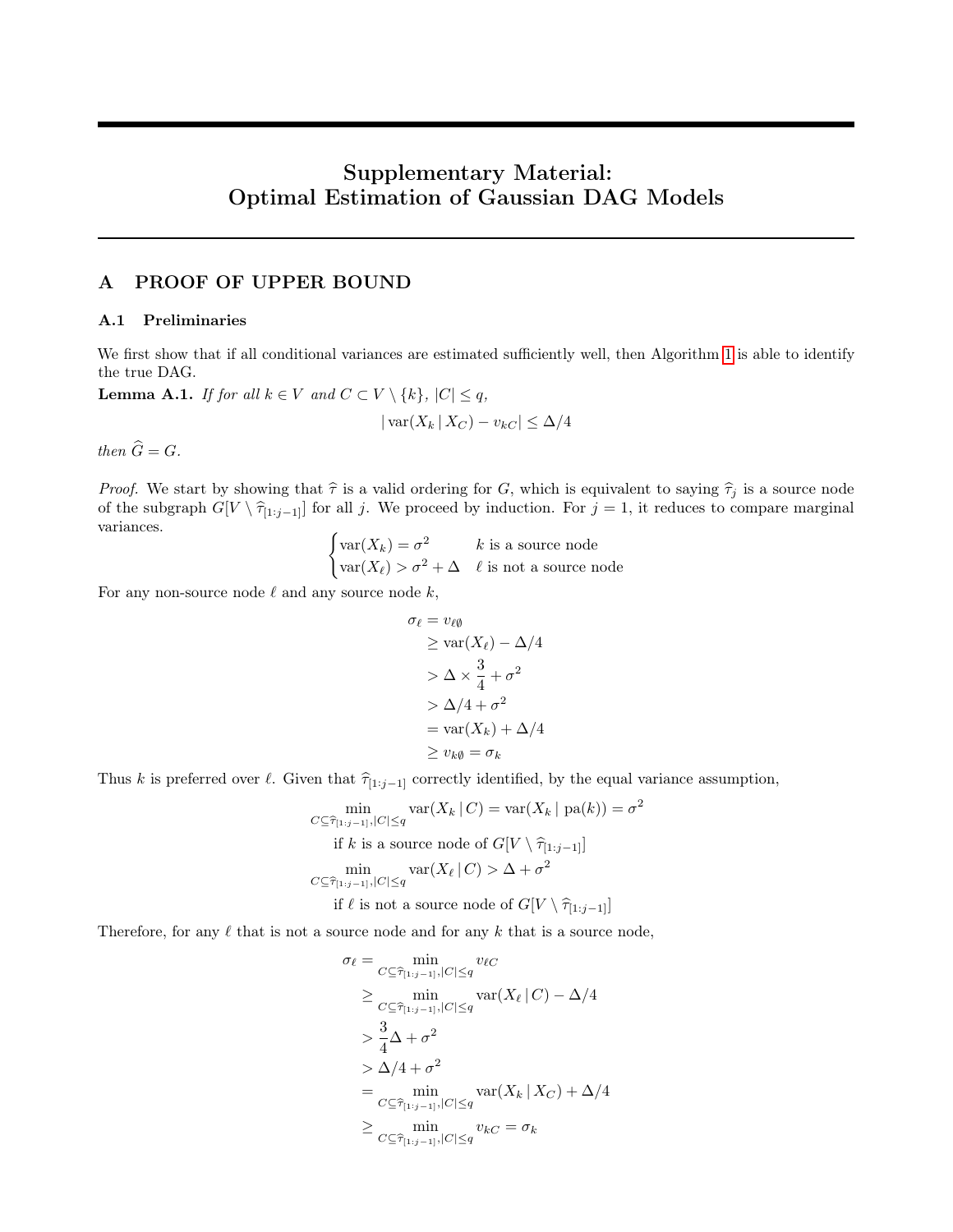Thus the first step of Algorithm [1](#page-3-1) will always include k instead of  $\ell$  into  $\hat{\tau}$ . This implies that  $\hat{\tau}$  is a valid topological ordering.

Now we look at the second step of Algorithm [1,](#page-3-1) this step is to remove false parents from candidate set returned by Best Subset Selection. For any j, let  $\hat{\tau}_j = j$  for ease of notation. Given that  $\hat{\tau}$  is a valid ordering, pa(j) ⊆  $\hat{\tau}_{[1:j-1]}$ . We first conclude  $pa(j) \subseteq C_j$ , otherwise there exists  $C'_j \subseteq \hat{\tau}_{[1:j-1]}$  with  $pa(j) \subseteq C'_j$  such that

$$
v_{jC_j} \ge \text{var}(X_j | C_j) - \Delta/4
$$
  
>  $\sigma^2 + \Delta - \Delta/4$   
>  $\sigma^2 + \Delta/4$   
=  $\text{var}(X_j | C'_j) + \Delta/4$   
 $\ge v_{jC'_j}$ 

Then  $C_j$  should not lead to minimum. Then for any  $k \in \text{pa}(j)$  and any  $\ell \in C_j \setminus \text{pa}(j)$ ,

$$
v_{jC_j} - v_{jC_j \setminus k} \ge \text{var}(X_j | C_j) - \text{var}(X_j | C_j \setminus k) - \Delta/2
$$
  
>  $\Delta/2 = \gamma$   

$$
v_{jC_j} - v_{jC_j \setminus \ell} \le \text{var}(X_j | C_j) - \text{var}(X_j | C_j \setminus \ell) + \Delta/2
$$
  
=  $\Delta/2 = \gamma$ 

Thus  $\ell$  will be removed while k will stay. Then  $pa_{\widehat{G}}(j) = pa_G(j)$  for all j.

Next we bound the estimation error tail probability:

<span id="page-12-0"></span>**Lemma A.2.** For all  $k \in V$  and  $C \subset V \setminus \{k\}$ ,  $|C| \leq q$ ,

$$
P(|\operatorname{var}(X_k | X_C) - v_{kC}| \ge \epsilon) \le A_1 \exp(-A_2 n \epsilon / M^5 + q)
$$

for some constants  $A_1, A_2$ .

Proof. Denote the covariance between k and set of nodes C at

$$
\Sigma_t = \begin{pmatrix} \Sigma_{kk} & \Sigma_{kC} \\ \Sigma_{Ck} & \Sigma_{CC} \end{pmatrix}
$$

Note that  $\|\Sigma_{kC}\|, \|\Sigma_{CC}\|, \|\Sigma_{CC}^{-1}\| \le \|\Sigma_t\| \le \|\Sigma\| \le M$ .

Then the estimation error for conditional variance

$$
\begin{aligned}\n&\left|\operatorname{var}(X_k \mid X_C) - \widehat{\operatorname{var}}(X_k \mid X_C)\right| \\
&= \left|\left(\sum_{kk} - \sum_{kC} \sum_{C}^{-1} \sum_{Ck}\right) - \left(\widehat{\sum}_{kk} - \widehat{\sum}_{kC} \widehat{\sum}_{CC}^{-1} \widehat{\sum}_{Ck}\right)\right| \\
&\leq \left|\widehat{\sum}_{kk} - \sum_{kk}\right| + \left|\widehat{\sum}_{kC} (\widehat{\sum}_{CC}^{-1} - \Sigma_{CC}^{-1}) \widehat{\sum}_{Ck}\right| \\
&+ \left|\left(\widehat{\sum}_{kC} - \sum_{kC}\right) \sum_{CC}^{-1} \widehat{\sum}_{Ck}\right| + \left|\sum_{kC} \sum_{CC}^{-1} (\widehat{\sum}_{Ck} - \Sigma_{Ck})\right| \\
&\leq \left|\widehat{\sum}_{kk} - \sum_{kk}\right| + \left|\widehat{\sum}_{C}^{-1} - \sum_{C}^{-1}\right| \left|\widehat{\sum}_{kC}\right|^{2} \\
&+ M \|\widehat{\sum}_{kC} - \sum_{kC}\right| \|\widehat{\sum}_{Ck}\right| + M^{2} \|\widehat{\sum}_{Ck} - \sum_{Ck}\right| \\
&\leq \left|\widehat{\sum}_{kk} - \sum_{kk}\right| \\
&+ 2 \|\widehat{\sum}_{CC}^{-1} - \sum_{CC}^{-1}\right| \|\widehat{\sum}_{kC} - \sum_{kC}\right|^{2} + 2M^{2} \|\widehat{\sum}_{CC}^{-1} - \sum_{CC}^{-1}\right| \\
&+ M \|\widehat{\sum}_{kC} - \sum_{kC}\right|^{2} + M \|\widehat{\sum}_{kC} - \sum_{kC}\right| \\
&+ M^{2} \|\widehat{\sum}_{Ck} - \sum_{ckl}\| \\
&\leq \left|\widehat{\sum}_{kk} - \sum_{kk}\right| \\
&+ 2 \|\widehat{\sum}_{CC}^{-1} - \sum_{CC}\right| \|\widehat{\sum}_{t} - \sum_{t}\right|^{2} + 2M^{2} \|\widehat{\sum}_{CC}^{-1} - \sum_{CC}^{-1}\| \\
&+ M \|\widehat{\sum}_{t} - \sum_{t} \right|^{2} + M \|\widehat{\sum}_{t} - \sum_{t}\right|^{2} + M^{2} \|\widehat{\sum}_{t}^{-1} - \sum_{C}^{-1}\| \\
&+ M \|\widehat{\sum}_{
$$

 $\Box$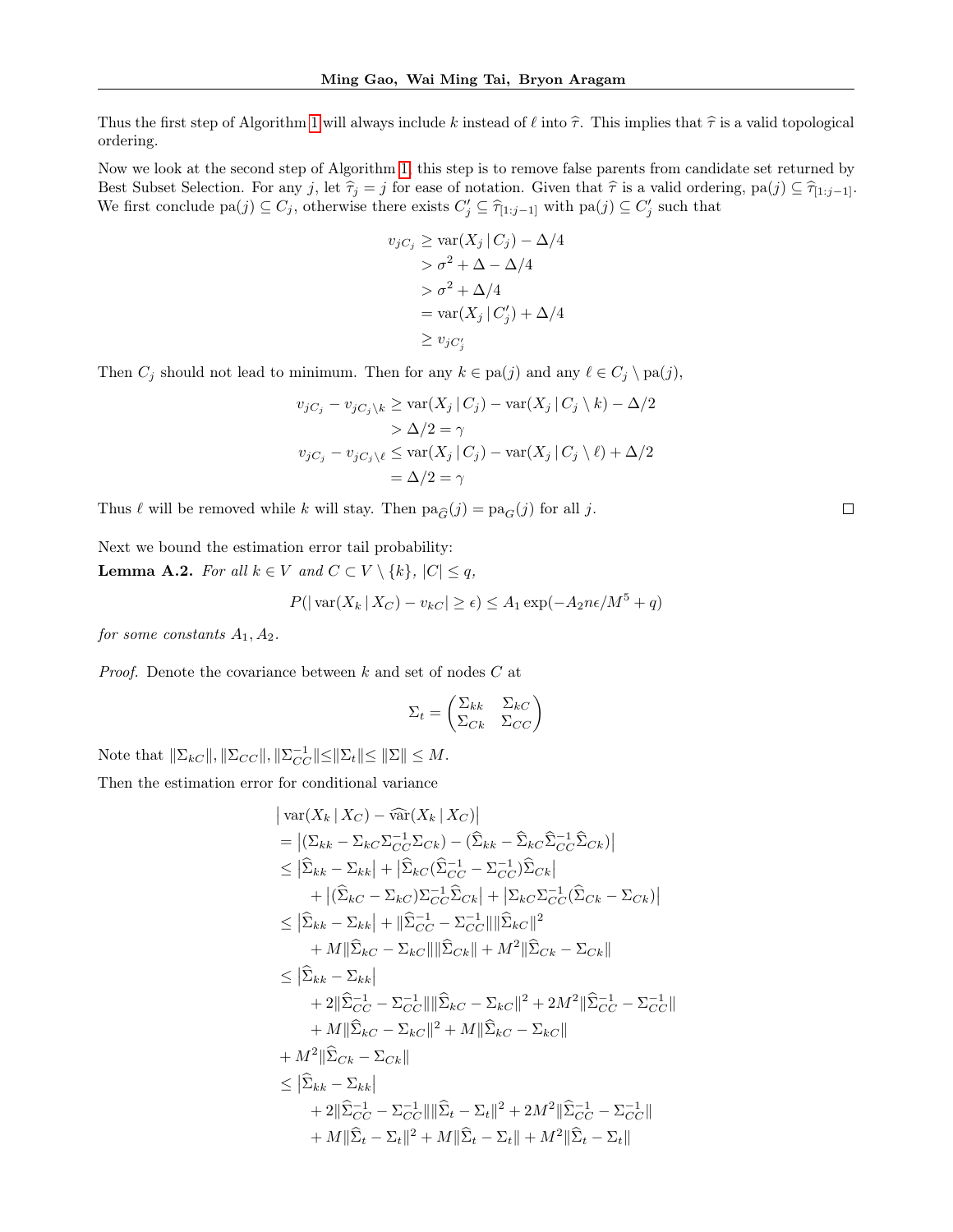The first inequality is by the triangular inequality, and the second simply bounds  $\|\Sigma_{k}\|$  by M. The third inequality introduces the estimation error of  $\widehat{\Sigma}_{kC}$  and the final inequality replaces this with the estimation error of the full covariance matrix  $\hat{\Sigma}_t$ . To set the RHS to be smaller than  $\epsilon > 0$ , we consider three estimation errors. The first two can be controlled via standard sub-exponential concentration, whereas the third can be controlled via Theorem 6.5 from [Wainwright](#page-10-7) [\(2019\)](#page-10-7):

$$
P(|\widehat{\Sigma}_{kk} - \Sigma_{kk}| \ge \zeta) \le \exp(-A_3 n\zeta/M)
$$

$$
P(\|\widehat{\Sigma}_t - \Sigma_t\| \ge \zeta) \le \exp(-A_4 n\zeta/M + q)
$$

for some constants  $A_3, A_4$ . The largest error is from

$$
\|\hat{\Sigma}_{CC}^{-1} - \Sigma_{CC}^{-1}\| \leq \|\Sigma_{CC}^{-1}\| \|\hat{\Sigma}_{CC}^{-1}\| \|\Sigma_{CC} - \hat{\Sigma}_{CC}\|
$$
  
\n
$$
\leq M \|\hat{\Sigma}_{CC}^{-1}\| \|\Sigma_{CC} - \hat{\Sigma}_{CC}\|
$$
  
\n
$$
= M (\|\hat{\Sigma}_{CC}^{-1}\| - \|\Sigma_{CC}^{-1}\|) \|\Sigma_{CC} - \hat{\Sigma}_{CC}\|
$$
  
\n
$$
+ M \|\Sigma_{CC}^{-1}\| \|\Sigma_{CC} - \hat{\Sigma}_{CC}\|
$$
  
\n
$$
\leq M \|\hat{\Sigma}_{CC}^{-1} - \Sigma_{CC}^{-1}\| \|\Sigma_{CC} - \hat{\Sigma}_{CC}\|
$$
  
\n
$$
+ M^2 \|\Sigma_{CC} - \hat{\Sigma}_{CC}\|
$$

After some arrangement, we have

$$
\|\widehat{\Sigma}_{CC}^{-1} - \Sigma_{CC}^{-1}\| \le \frac{M^2 \|\Sigma_{CC} - \widehat{\Sigma}_{CC}\|}{1 - M \|\Sigma_{CC} - \widehat{\Sigma}_{CC}\|} \le \zeta
$$

as long as

$$
\|\Sigma_{CC} - \widehat{\Sigma}_{CC}\| \le \frac{\zeta}{M^2 + M\zeta} \le \frac{\zeta}{M^2}.
$$

This is just another Gaussian covariance matrix estimation error, i.e.

$$
P(\|\widehat{\Sigma}_{CC} - \Sigma_{CC}\| > \zeta/M^2) \le \exp(-A_5 n\zeta/M^3 + q),
$$

for some constant  $A_5$ . Now we require all the errors to be bounded by  $\zeta = \epsilon/M^2$  such that the conditional variance estimation error is within  $\epsilon$ . Thus

$$
P(| \operatorname{var}(X_k | X_C) - \widehat{\operatorname{var}}(X_k | X_C) | > \epsilon)
$$
  
\n
$$
\le \exp(-A_3 n \epsilon / M^3) + \exp(-A_4 n \epsilon / M^3 + q)
$$
  
\n
$$
+ \exp(-A_5 n \epsilon / M^5 + q)
$$
  
\n
$$
\le A_1 \exp(-A_2 n \epsilon / M^5 + q).
$$

#### <span id="page-13-0"></span>A.2 Proof of Theorem [2.1](#page-3-2)

Proof. Combine Lemma [A.1](#page-11-1) and [A.2,](#page-12-0) we can have success probability:

$$
P(\hat{G} \neq G) \leq P\left(\bigcup_{\substack{k \in V \\ C \subset V \setminus \{k\}}} \{|\operatorname{var}(X_k | X_C) - v_{kC}| \geq \epsilon\}\right)
$$
  

$$
\leq \sum_{\substack{k \in V \\ C \subset V \setminus \{k\}}} P\left(|\operatorname{var}(X_k | X_C) - v_{kC}| \geq \epsilon\right)
$$
  

$$
\leq \sum_{\substack{l \in V \\ |C| \leq q}} P\left(|\operatorname{var}(X_k | X_C) - v_{kC}| \geq \epsilon\right)
$$
  

$$
\leq d \times (\binom{d-1}{1} + \ldots + \binom{d-1}{q}) \times \exp(q - n\epsilon/M^5)
$$
  

$$
\leq d \times q \times e^{q \log(d/q)} \times \exp(q - n\epsilon/M^5)
$$
  

$$
= \exp(q \log(d/q) + \log d + \log q + q - n\epsilon/M^5)
$$
  

$$
\asymp \exp(q \log(d/q) - n\epsilon/M^5).
$$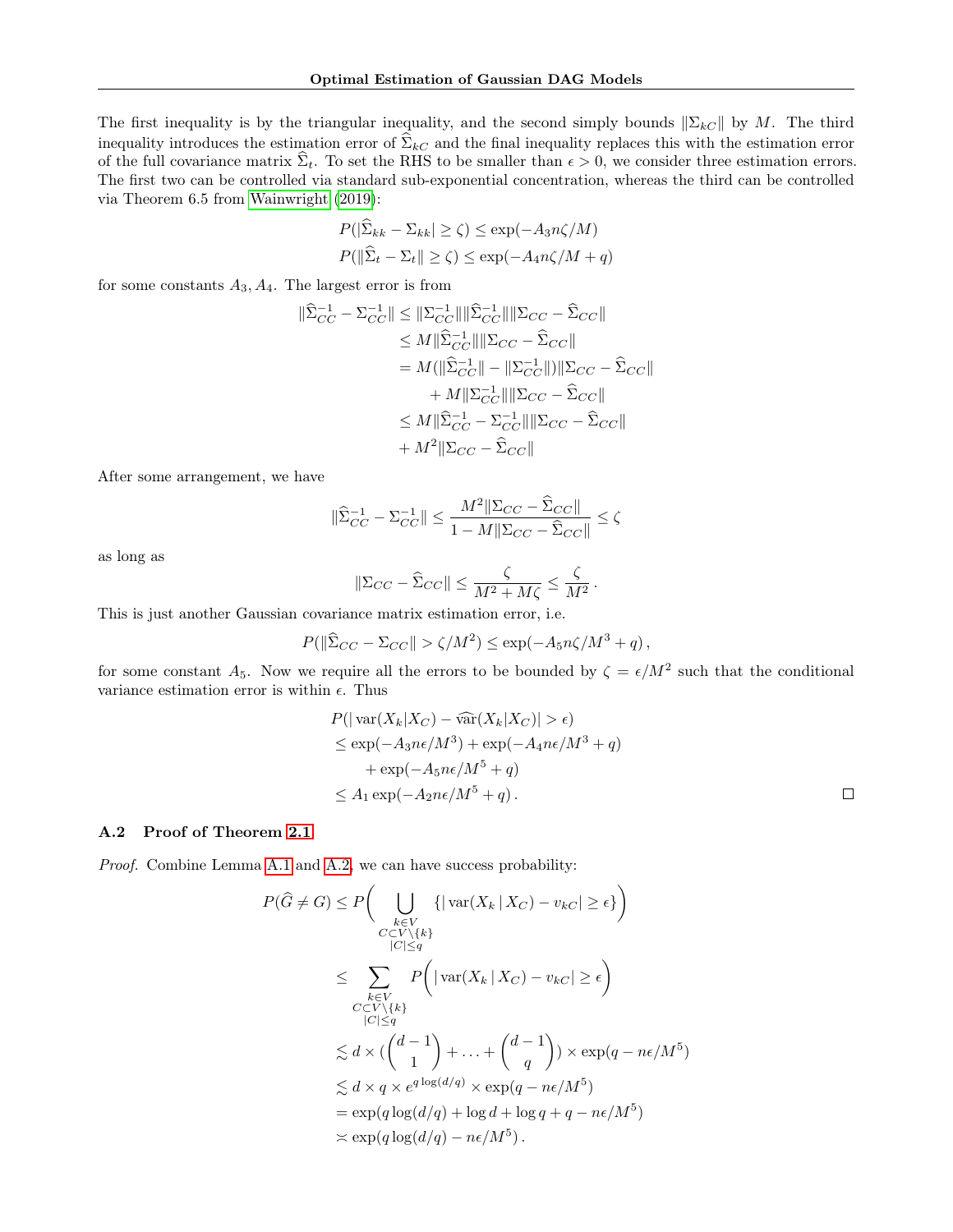The last equality is by  $(\frac{d}{q})^q = (\frac{d}{q})^{q-1} \times (\frac{d}{q}) \geq 2^{q-1} \times (\frac{d}{q}) \geq q \times \frac{d}{q} = d$ , thus  $q \log(d/q) \gtrsim \log d$ . In the end, replace  $\epsilon$  by  $\Delta/4$ , solve for the sample size *n* such that

$$
\exp(q \log(d/q) - n\Delta/M^5) \lesssim \delta,
$$

we can have the desired sample complexity.

### <span id="page-14-0"></span>A.3 Proof of Theorem [2.2](#page-3-3)

*Proof.* In the proof of Lemma [A.1,](#page-11-1) denote the estimation error to be upper bounded by  $\epsilon$ , i.e. for all  $k \in V$  and  $C \subset V \setminus \{k\}, |C| \leq q,$ 

$$
|\operatorname{var}(X_k | X_C) - v_{kC}| \le \epsilon,
$$

then it suffices to have

 $2\epsilon < \gamma < \Delta/2 - 2\epsilon$ 

for the correctness of second phase to proceed. Therefore, let  $\gamma = 3\epsilon$  and require  $\epsilon < \Delta/10$ . Finally, set

$$
\epsilon \asymp \frac{2M^5 \times q\log(d/q)}{n}
$$

Then we have failure probability bounded:

$$
P(\widehat{G} \neq G) \lesssim \exp(q \log(d/q) - n\epsilon/M^5)
$$
  
= 
$$
\exp(-q \log(d/q)).
$$

And to satisfy the requirement  $\epsilon < \Delta/10$ , we need sample size

$$
n \gtrsim \frac{M^5 q \log(d/q)}{\Delta} \, .
$$

## <span id="page-14-2"></span>B PROOF OF LOWER BOUND

### B.1 Preliminaries

Let's start with recalling Fano's inequality and its corollary under the structure learning setting. Let  $\theta(F)$  be a parameter associated to some observational distribution F.

<span id="page-14-3"></span>**Lemma B.1** [\(Yu, 1997,](#page-10-8) Lemma 3). For a class of distributions F and its subclass  $\mathcal{F}' = \{F_1, \ldots, F_N\} \subseteq \mathcal{F}$ ,

$$
\inf_{\widehat{G}} \sup_{F \in \mathcal{F}} \mathbb{E}_F \textbf{dist}(\theta(F), \widehat{\theta}) \ge \frac{s}{2} \left( 1 - \frac{n\alpha + \log 2}{\log N} \right)
$$

where

$$
\alpha = \max_{F_j \neq F_k \in \mathcal{F}'} \mathbf{KL}(F_j||F_k)
$$

$$
s = \max_{F_j \neq F_k \in \mathcal{F}'} \mathbf{dist}(\theta(F_j), \theta(F_k))
$$

Set  $\theta(F) = G(F)$ ,  $dist(\cdot, \cdot) = 1\{\cdot \neq \cdot\}$ . One consequence of Lemma [B.1](#page-14-3) is as follows:

<span id="page-14-1"></span>**Corollary B.2.** Consider some subclass  $\mathcal{G}' = (G_1, \ldots, G_N) \subseteq \mathcal{G}_{d,q}$ , and let  $\mathcal{F}' = \{F_1, \ldots, F_N\}$ , each of whose elements is generated by one distinct  $G \in \mathcal{G}'$ . If the sample size is bounded as

$$
n \le \frac{(1 - 2\delta) \log N}{\alpha},
$$

then the any estimator for  $G$  is  $\delta$ -unreliable:

$$
\inf_{\widehat{G}} \sup_{F \in \mathcal{F}_{d,q}(\beta_{\min}, \sigma^2, M)} P(\widehat{G} \neq G(F)) \geq \delta - \frac{\log 2}{\log N}
$$

 $\Box$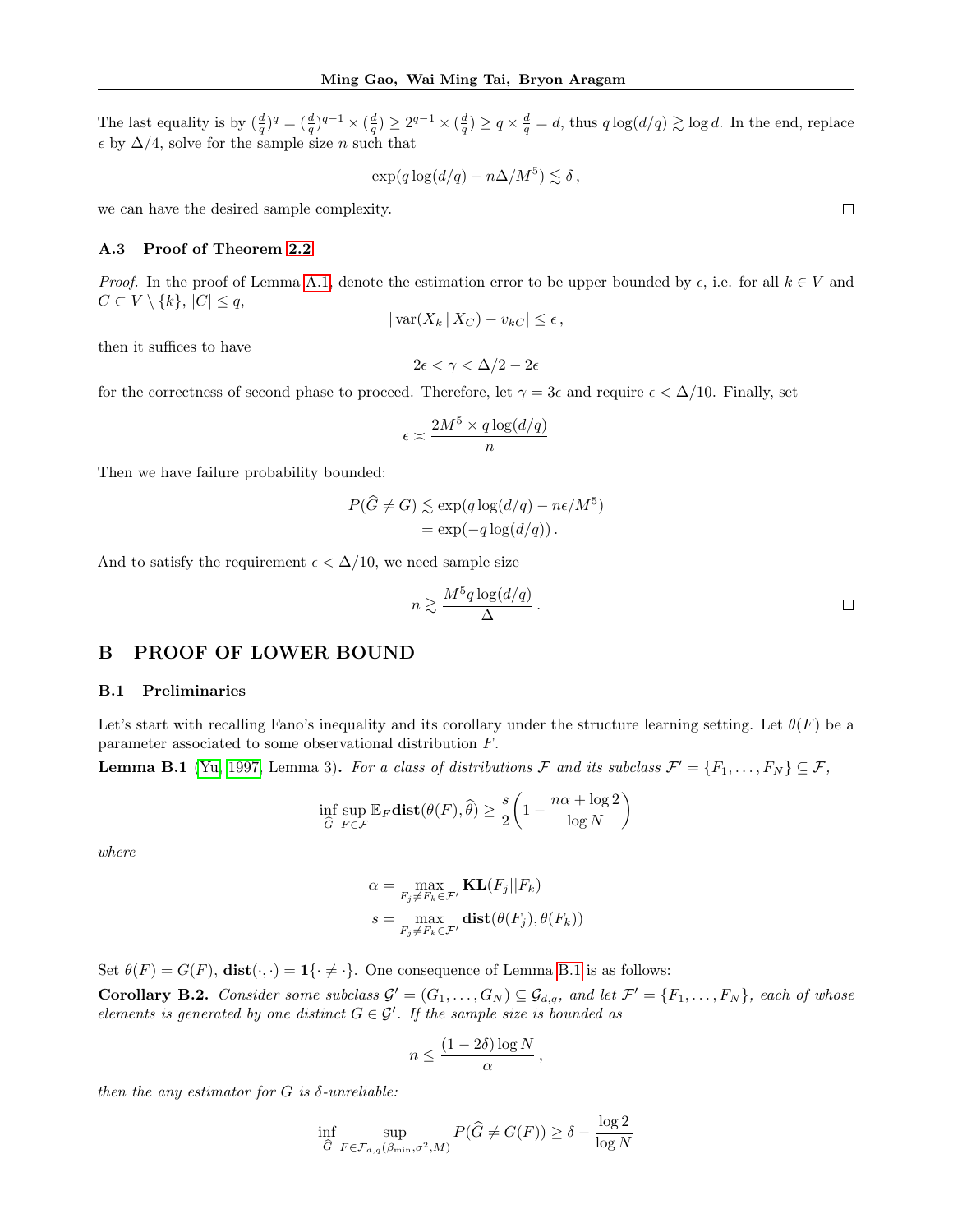Thus the strategy for building lower bound is to find a subclass of original problem such that

- Has large cardinality  $N$ ;
- Pairwise KL divergence between any two distributions is small.

<span id="page-15-0"></span>Now we do some counting for the number of DAGs with  $d$  nodes and in-degree bounded by  $q$ . **Lemma B.3.** For  $q \leq d/2$ , the number of DAGs with d nodes and in-degree bounded by q scales as  $\Theta(dq \log d/q)$ .

Proof. The proof construction is similar to [Santhanam and Wainwright](#page-9-5) [\(2012\)](#page-9-5). We can upper bound by number of directed graphs (DG), and lower bound by one particular subclass of DAGs.

For upper bound, note that a DG has at most  $d^2$  many, and a sparse DAG has at most  $dq$  any edges. Since  $q \leq d/2$ , then we have  $dq \leq d^2/2$ . Since for  $\ell < k \leq d^2/2$ , we have  $\binom{d^2}{\ell}$  $\binom{d^2}{\ell} < \binom{d^2}{k}$  $\binom{d^2}{k}$ , and there are  $\binom{d^2}{k}$  $\binom{n}{k}$  DGs with exactly k directed edges, then the numbder of DGs is upper bounded by

$$
\log |DGs| = \log \sum_{k=1}^{dq} \binom{d^2}{k} \le \log dq \binom{d^2}{dq} \asymp dq \log \frac{d}{q}
$$

For lower bound, we look at one subclass of DAGs. Suppose  $d/(q+1)$  is an integer, otherwise discard remaining nodes. First partition d nodes into  $q + 1$  groups with equal size  $d/(q + 1)$ . Then for the first group, build directed edges from nodes in group 2, 3, ...,  $q + 1$  to group 1, which requires q permutations on  $d/(q + 1)$  nodes within one particular group. Then the nodes in group 1 has exactly degree q. Similarly, for group 2, build directed edges from group 3, 4, . . . , q + 1, which requires q – 1 permutations on  $d/(q+1)$  nodes. Therefore, for the subclass of DAGs generated in this way of partition, we have

$$
\left(\frac{d}{q+1}!\right)^{(q)+(q-1)+...+1} = \left(\frac{d}{q+1}!\right)^{q(q+1)/2}
$$

many DAGs, any of which is valid DAG and has degree bounded by q. Then the cardinality

$$
\log |DAGs| \geq \log(\frac{d}{q+1}!)^{q(q+1)/2} \asymp dq \log \frac{d}{q}
$$

Thus the total number of DAGs scales as  $\Theta(dq \log \frac{d}{q})$ .

#### B.2 Proof of Theorem [3.1](#page-4-3)

*Proof.* We consider two ensembles:

**Ensemble A** In this ensemble, we consider all possible DAGs with bounded in-degree. Note that by Lemma [B.3,](#page-15-0) we know  $N \approx dq \log d/q$ , it remains to provide an upper bound for the KL divergence between any two distributions within the class. For any two  $F_j, F_k \in \mathcal{F}_{d,q}(\beta_{\min}, \sigma^2, M)$ , denote their covariance matrices to be  $\Sigma_j, \Sigma_k$ . Due to Gaussianity, It is easy to see that

$$
\mathbf{KL}(F_i||F_j) = \frac{1}{2} \left( \mathbb{E}_{F_j} [X^\top \Sigma_k^{-1} X] - \mathbb{E}_{F_j} [X^\top \Sigma_j^{-1} X] \right)
$$
  
=  $\frac{1}{2} \left( \mathbb{E}_{F_j} [X^\top \Sigma_k^{-1} X] - d \right)$   
=  $(\text{tr}(\Sigma_k^{-1} \Sigma_j) - d)/2$   
 $\leq (\sqrt{\text{tr}(\Sigma_j^{-2}) \text{tr}(\Sigma_k^2)} - d)/2$   
 $\leq (M^2 - 1)d.$ 

Therefore, we can establish the first lower bound that

$$
n \gtrsim \frac{q \log d/q}{M^2-1}
$$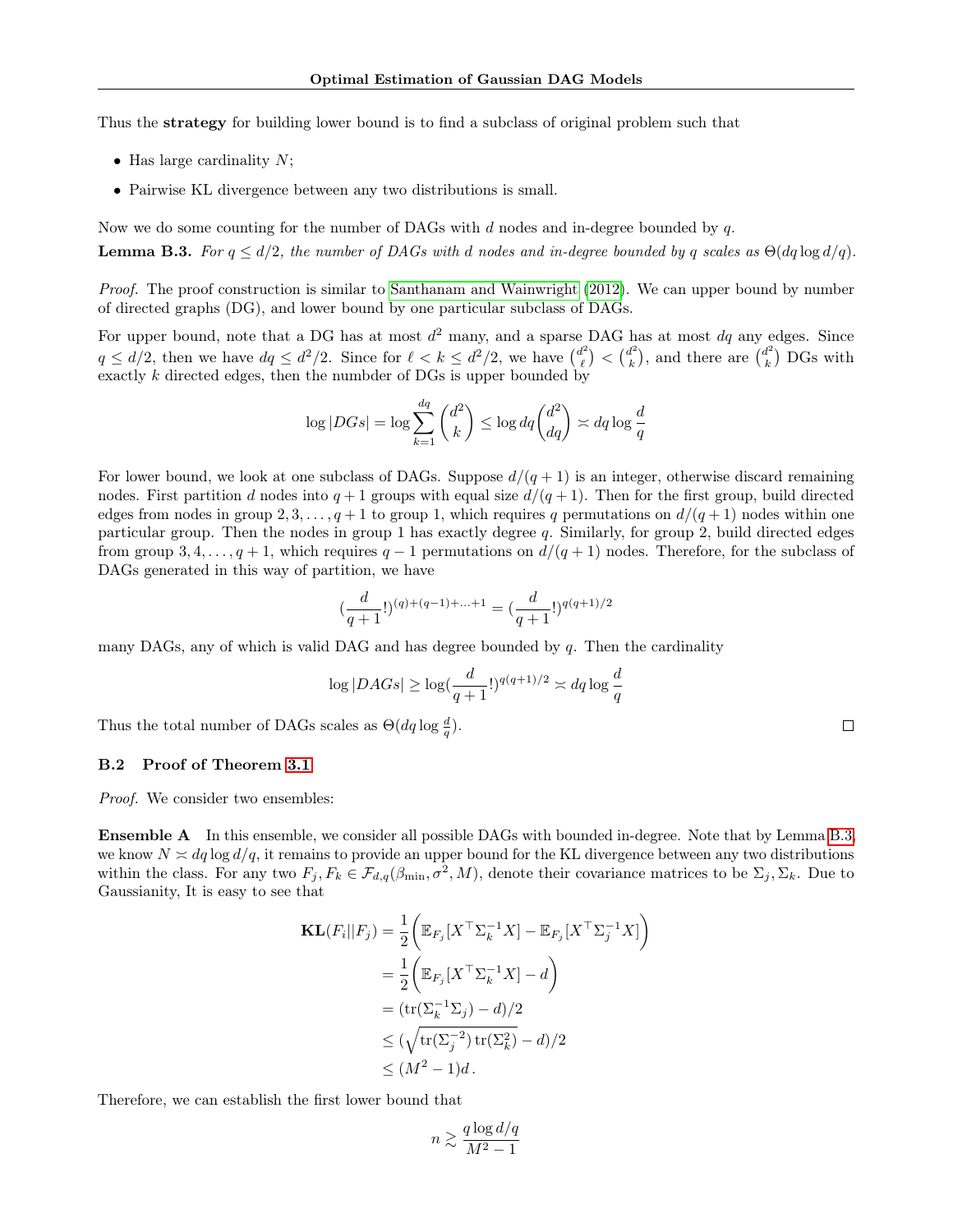**Ensemble B** For this ensemble, we consider the DAGs with exactly one edge  $u \to v$  and coefficient  $\beta_{\min}$ . denoted as  $G^{uv}$ . There are 2 directions and  $d(d-1)/2$  many edges, so the cardinality of this ensemble would be  $N = d(d-1) \times d^2$ . Then denote the distribution defined according to  $G^{uv}$  as  $F^{uv}$ , the log likelihood

$$
-\log F^{uv} \propto \frac{1}{2\sigma^2} \bigg[ \sum_{i \notin \{u,v\}} X_i^2 + X_u^2 + (X_v - \beta_{\min} X_u)^2 \bigg] + d \log \sigma
$$

and the difference between any two cases is

$$
\log F^{uv} - \log F^{jk} = \frac{1}{2\sigma^2} \left[ X_v^2 + (X_k - \beta_{\min} X_j)^2 - X_k^2 - (X_v - \beta_{\min} X_u)^2 \right]
$$

Then take expectation over  $F^{uv}$  we get the KL divergence:

$$
\mathbf{KL}(F^{uv}||F^{jk}) = \frac{1}{2\sigma^2} \left[ \beta_{\min}^2 \sigma^2 + \mathbb{E}_{F^{uv}} (\beta_{\min}^2 X_j^2 - 2X_k X_j) \right]
$$

For fixed edge  $(u, v)$ , any other edges  $(j, k)$  has relationship and corresponding KL divergence below:

- $j \neq u, k \neq v$ ,  $\text{KL}(F^{uv}||F^{jk}) = \beta_{\min}^2$
- $j = u, k \neq v$ ,  $\text{KL}(F^{uv}||F^{jk}) = \beta_{\min}^2$
- $j \neq u, k = v$ ,  $\text{KL}(F^{uv}||F^{jk}) = \beta_{\min}^2$
- $j = v, k = u, \text{ KL}(F^{uv}||F^{jk}) = \beta_{\min}^2 + \beta_{\min}^4/2 \beta_{\min}$
- $j = v, k \neq u$ ,  $KL(F^{uv}||F^{jk}) = \beta_{\min}^2 + \beta_{\min}^4/2$
- $j \neq v, k = u, \mathbf{KL}(F^{uv}||F^{jk}) = \beta_{\min}^2$

Among them, the largest KL between  $F^{uv}, F^{jk}$  is  $\beta_{\min}^2 + \beta_{\min}^4/2$ . Therefore, we can conclude a lower bound

$$
n \gtrsim \frac{1}{\beta_{\min}^4 + 2\beta_{\min}^2} \log d \asymp \frac{\log d}{\beta_{\min}^2}.
$$

# <span id="page-16-0"></span>C PROOF OF PROPOSITION [4.2](#page-5-2)

*Proof.* For simplicity we consider DAGs with  $d + 1$  nodes. We first recall a known lower bound for sparsity recovery: Consider the linear model  $Y = \beta^{T} X + \epsilon$  with  $X \sim \mathcal{N}(0, \Sigma)$  and  $\epsilon \sim \mathcal{N}(0, \sigma^2)$ . The support of  $\beta$  is  $S \subset [d]$  and  $|S| = q$ . Let  $\beta_{\min} := \min_{j:\beta_j\neq 0} |\beta_j|$ . Then informally,

<span id="page-16-1"></span>Lemma C.1 [\(Wainwright](#page-10-4) [\(2009b\)](#page-10-4), Theorem 2). If

$$
n \leq \frac{\log {d \choose q}}{8 \omega_{bu}(\Sigma) \frac{\beta_{\min}^2}{\sigma^2}}
$$

where

$$
\omega_{bu}(\Sigma) := \mathbb{E}_S \left[ \min_{|z_j| \ge 1 \,\forall j} z_S^{\top} \Sigma_{SS} z_S \right],
$$

then with q known, for any instance from the linear model and any estimator  $\widehat{S}$  for  $S$ ,

$$
P(\widehat{S} \neq S) \ge \frac{1}{2}.
$$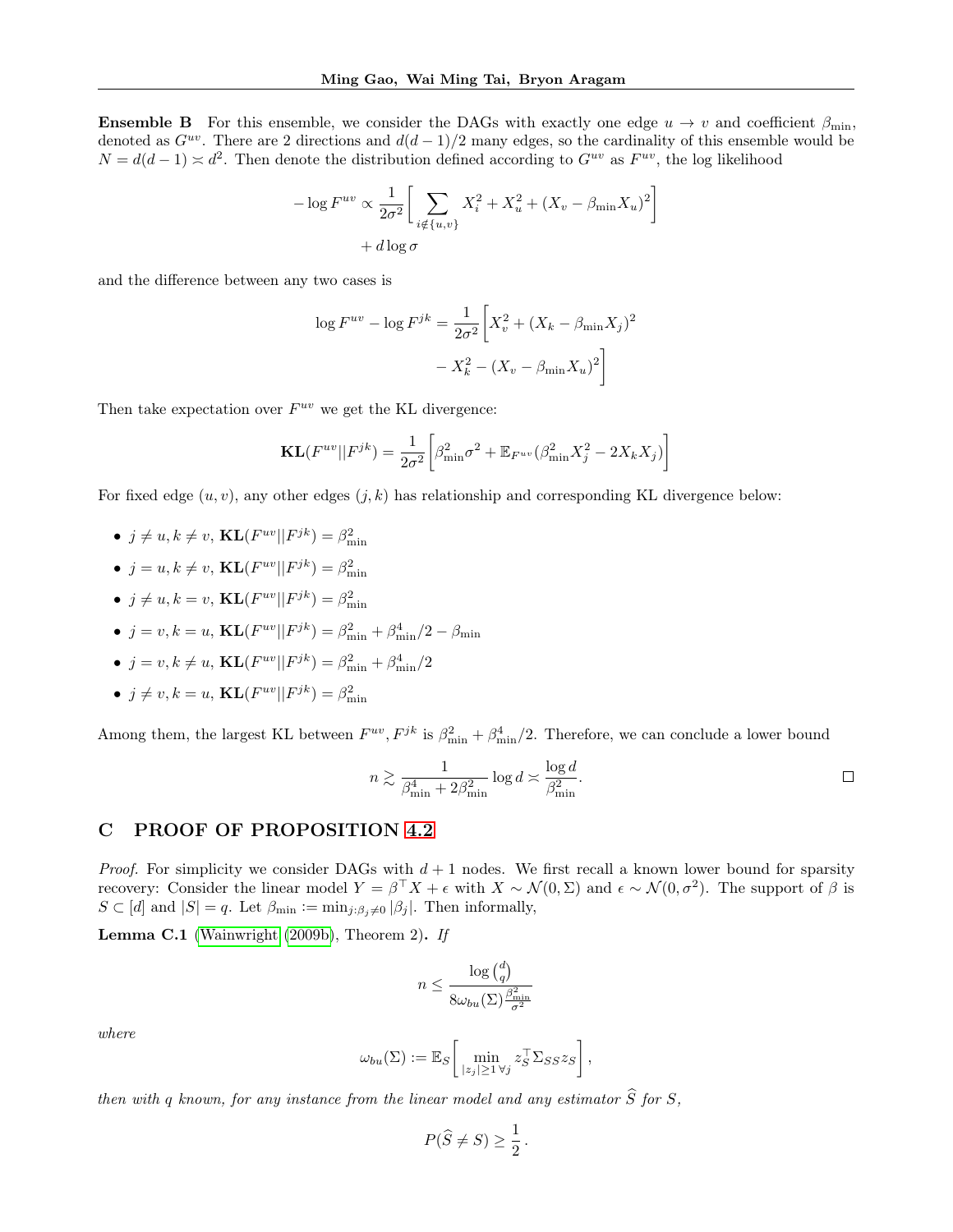Now we adapt this result to our setting,  $\beta_{\min}$  remains the same, and clearly  $\omega_{bu}(\Sigma) \leq M$  according the definition of M. Additionally, since every Gaussian with positive definite  $\Sigma$  has a minimal I-map and given ordering, the parents can be read off through regression, i.e. the model class in Lemma [C.1](#page-16-1) is equivalent to the one generated in  $\overline{\mathcal{F}}_{d,q}(\beta_{\min}, \sigma_{\max}^2, M)$ . For any estimator  $\widehat{G} = \widehat{G}(\tau)$ , denote  $\widehat{pa}(k) := pa_{\widehat{G}}(k)$  for any node k. Then if

$$
n \leq \frac{\sigma_{\max}^2}{8M\beta_{\min}^2} d\log \frac{d}{q}\,,
$$

we have

$$
\inf_{F \in \overline{\mathcal{F}}_{d,q}(\beta_{\min}, \sigma_{\max}^2, M)} P(\widehat{G} = G(F) | \tau) = \inf_{F \in \overline{\mathcal{F}}_{d,q}(\beta_{\min}, \sigma_{\max}^2, M)} P(\widehat{pa}(k) = pa(k) \forall k | \tau)
$$
\n
$$
\leq \inf_{F \in \overline{\mathcal{F}}_{d,q}(\beta_{\min}, \sigma_{\max}^2, M)} P(\widehat{pa}(\tau_d) = pa(\tau_d) | \tau)
$$
\n
$$
\leq \inf_{F \in \overline{\mathcal{F}}_{d,q}(\beta_{\min}, \sigma_{\max}^2, M)} P(\widehat{pa}(\tau_d) = pa(\tau_d) | \tau)
$$
\n
$$
= \inf_{P \in \overline{\mathcal{F}}_{d,q}(\beta_{\min}, \sigma_{\max}^2, M)} P(\widehat{pa}(\tau_d) = pa(\tau_d) | | pa(\tau_d) | = q, \tau)
$$
\n
$$
\leq \inf_{F \in \overline{\mathcal{F}}_{d,q}(\beta_{\min}, \sigma_{\max}^2, M)} P(\widehat{pa}(\tau_d) = pa(\tau_d) | | pa(\tau_d) | = q, \tau)
$$
\n
$$
= \frac{1}{2}
$$

The first inequality is by relaxing the problem to simply finding the parents of the last node from all preceding nodes. The second inequality is because we can restrict at a sub-ensemble of  $\overline{\mathcal{F}}_{d,q}(\beta_{\min}, \sigma_{\max}^2, M)$  whose last node of ordering has q parents and maximum noise  $var(\epsilon_{\tau_d}) = \sigma_{max}^2$ . The third inequality is because knowing the number of parents only makes the problem easier. The final inequality is by noticing the equivalence to sparsity recovery problem and applying Lemma [C.1.](#page-16-1)  $\Box$ 

# <span id="page-17-0"></span>D PROOF OF LOWER BOUND OF GGM (THEOREM [5.1\)](#page-6-3)

Proof. We introduce two useful lemmas from [Wang et al.](#page-10-2) [\(2010\)](#page-10-2):

<span id="page-17-2"></span>**Lemma D.1** [\(Wang et al.](#page-10-2) [\(2010\)](#page-10-2), Section IV.A). Consider a restricted ensemble  $\mathcal{U} \subseteq \mathcal{U}$  consisting of  $N = |\mathcal{U}|$ models, and let model index  $\theta$  be chosen uniformly at random from  $\{1, ..., N\}$ . Given the observations X, the error probability for any estimator  $\widehat{U}$ 

$$
\max_{U \in \mathcal{U}} P(\widehat{U} \neq U) \ge \max_{j=1,\dots,N} P(\widehat{U} \neq \widetilde{U}_j) \ge 1 - \frac{I(\theta;X) + 1}{\log N}
$$

<span id="page-17-3"></span>Lemma D.2 [\(Wang et al.](#page-10-2) [\(2010\)](#page-10-2), Section IV.A). Define the averaged covariance matrix

$$
\bar{\Sigma} := \frac{1}{N} \sum_{j=1}^N \Sigma(\widetilde{U}_j)
$$

The mutual information is upper bounded by  $I(\theta; X) \leq \frac{n}{2}R(\widetilde{\mathcal{U}})$ , where

$$
R(\widetilde{\mathcal{U}}) = \log \det \bar{\Sigma} - \frac{1}{N} \sum_{j=1}^{N} \log \det \Sigma(\widetilde{U}_{j})
$$

Another lemma for ease of presentation:

<span id="page-17-1"></span>**Lemma D.3.** For a matrix of dimension  $p$ 

$$
A = \begin{pmatrix} 1+a & b & \cdots & b \\ b & 1+a & \cdots & b \\ & \cdots & & \\ b & b & \cdots & 1+a \end{pmatrix}
$$

with  $a, b \to 0$  and  $pb \to 0$ , the determinant  $\log \det A \approx pa$ .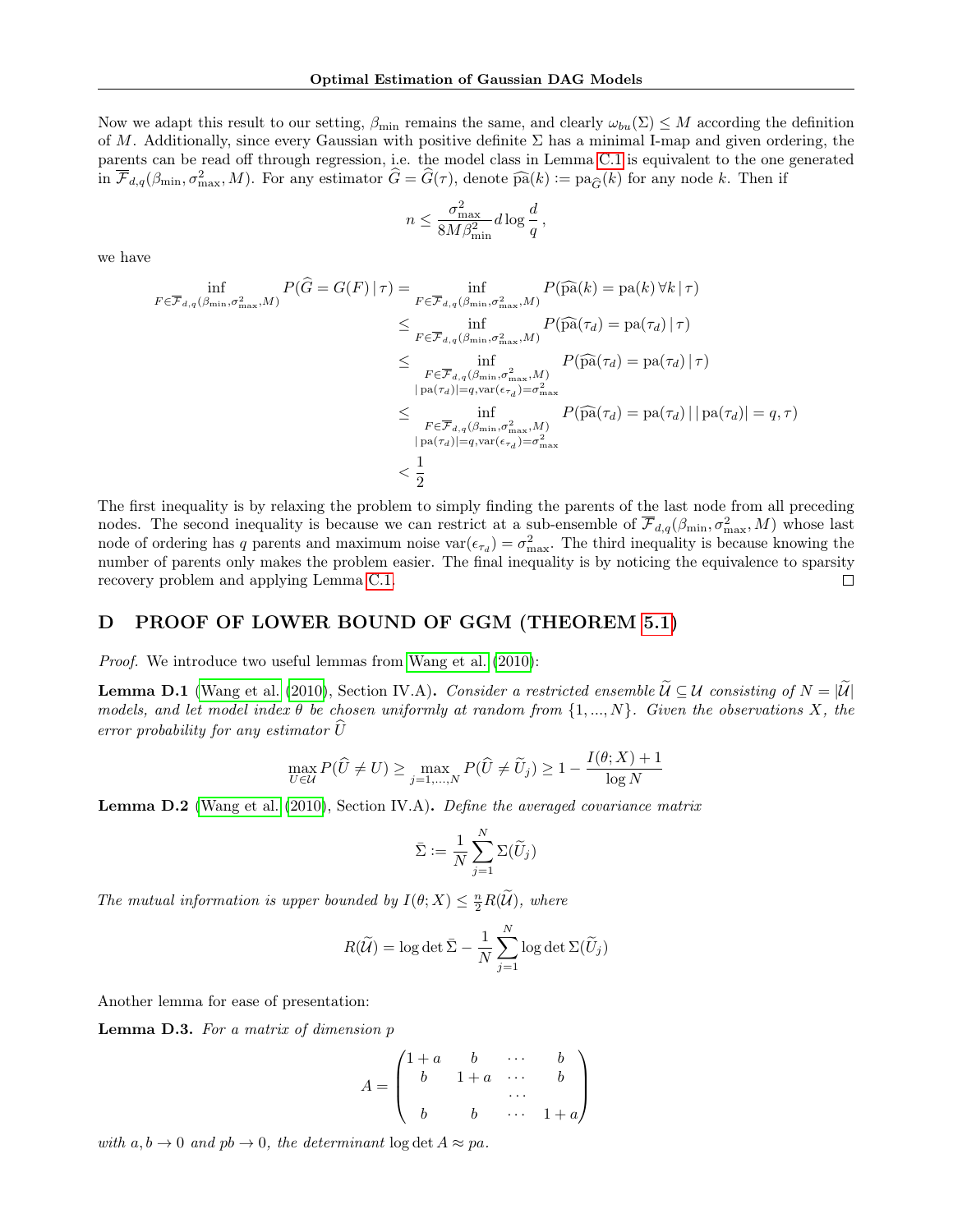Proof.

$$
A = (1 + a - b)I_p + b1_p1_p^{\top}
$$
  
=  $(1 + a - b) (I_p + \frac{b}{1 + a - b} 1_p 1_p^{\top})$   
det  $A = (1 + a - b)^p$  det  $(I_p + \frac{b}{1 + a - b} 1_p 1_p^{\top})$   
=  $(1 + a - b)^p (1 + \frac{bp}{1 + a - b})$   
=  $(1 + a - b)^{p-1}(1 + a + (p - 1)b)$   
 $\log \det A = (p - 1) \log(1 + a - b) + \log(1 + a + (p - 1)b)$   
 $\approx (p - 1)(a - b) + a + (p - 1)b = pa.$ 

Finally, let's consider three ensembles of UGs generated by DAGs. We describe the ensembles by showing how the DAGs generate the UGs.

**Ensemble A** In this first Ensemble, we consider an empty DAG, then add one edge from node  $S$  to  $T$  with linear coefficient  $\beta_{\min}$ . Specifically,

$$
\begin{cases} X_{\ell} = \beta_{\min} X_S + \epsilon_{\ell} & \ell = T \\ X_{\ell} = \epsilon_{\ell} & \ell \neq T \end{cases}
$$

Without loss of generality, let  $var(\epsilon_{\ell}) = 1$ , general variance  $\sigma^2$  would not affect the final results. There are  $N = d(d-1)$  possibilities, thus  $\log N \approx \log d$ .

It remains to figure out the structure of covariance matrix and find out the corresponding determinants. Without loss of generality, let the first two nodes to be  $S, T$ , then the covariance matrix of any model (denoted as jth) is

$$
\Sigma_j = \begin{pmatrix} 1 & \beta_{\min} & \mathbf{0} \\ \beta_{\min} & 1 + \beta_{\min}^2 & \mathbf{0} \\ \mathbf{0} & \mathbf{0} & I_{d-2} \end{pmatrix}
$$

<span id="page-18-0"></span>It is easy to see that  $\log \det \Sigma_j = \log(1 + \beta_{\min}^2 - \beta_{\min} \times \beta_{\min}) = 0$  for all models in this subclass. To compute the average  $\bar{\Sigma}$ , by symmetry, all diagonal and off-diagonal entries are the same respectively. For entries on diagonal, there are two situations: whether it corresponds to node T or not. For off-diagonal entries, there are two situations: corresponds to edge  $S - T$  or not. Different situations behave differently Table [1](#page-18-0) with total counts N:

Table 1: Summary of situations of sub-covariance matrix entry in Ensemble A.

|            |                       | diagonal   |  |
|------------|-----------------------|------------|--|
| situations | T                     | Otherwise  |  |
| values     | $\beta_{\min}^2+1$    |            |  |
| counts     | $d-1$                 | $(d-1)^2$  |  |
|            | off-diagonal          |            |  |
| situations | $T-S$                 | Otherwise  |  |
| values     | $\mathfrak{I}_{\min}$ |            |  |
| counts     | 2                     | $d(d-1)-2$ |  |

Thus we conclude the entries in  $\bar{\Sigma}$ :

$$
\bar{\Sigma}_{ik} = \begin{cases} 1 + \frac{\beta_{\min}^2}{d} := 1 + a & i = k \\ \frac{2\beta}{d(d-1)} := b & i \neq k \end{cases}
$$

Using Lemma [D.3,](#page-17-1) we conclude  $\log \det \bar{\Sigma} \times \beta_{\min}^2$ , and invoking Lemma [D.1](#page-17-2) and [D.2,](#page-17-3) we obtain a lower bound as

$$
n \gtrsim \frac{\log d}{\beta_{\min}^2} \, .
$$